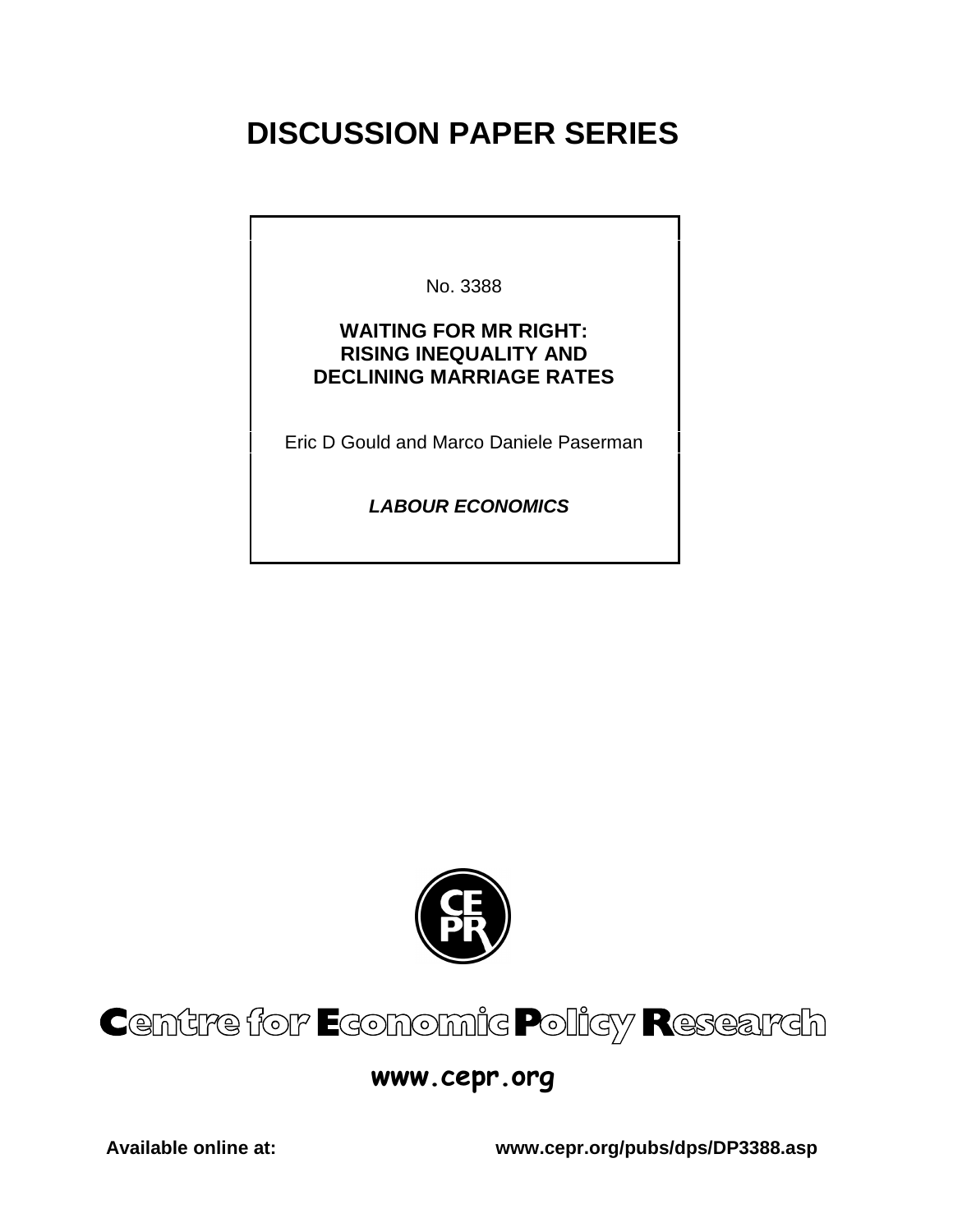ISSN 0265-8003

### **WAITING FOR MR RIGHT: RISING INEQUALITY AND DECLINING MARRIAGE RATES**

**Eric D Gould,** Hebrew University of Jerusalem and CEPR **Marco Daniele Paserman,** Hebrew University of Jerusalem

> Discussion Paper No. 3388 May 2002

Centre for Economic Policy Research 90–98 Goswell Rd, London EC1V 7RR, UK Tel: (44 20) 7878 2900, Fax: (44 20) 7878 2999 Email: cepr@cepr.org, Website: www.cepr.org

This Discussion Paper is issued under the auspices of the Centre's research programme in **LABOUR ECONOMICS**. Any opinions expressed here are those of the author(s) and not those of the Centre for Economic Policy Research. Research disseminated by CEPR may include views on policy, but the Centre itself takes no institutional policy positions.

The Centre for Economic Policy Research was established in 1983 as a private educational charity, to promote independent analysis and public discussion of open economies and the relations among them. It is pluralist and non-partisan, bringing economic research to bear on the analysis of medium- and long-run policy questions. Institutional (core) finance for the Centre has been provided through major grants from the Economic and Social Research Council, under which an ESRC Resource Centre operates within CEPR; the Esmée Fairbairn Charitable Trust; and the Bank of England. These organizations do not give prior review to the Centre's publications, nor do they necessarily endorse the views expressed therein.

These Discussion Papers often represent preliminary or incomplete work, circulated to encourage discussion and comment. Citation and use of such a paper should take account of its provisional character.

Copyright: Eric D Gould and Marco Daniele Paserman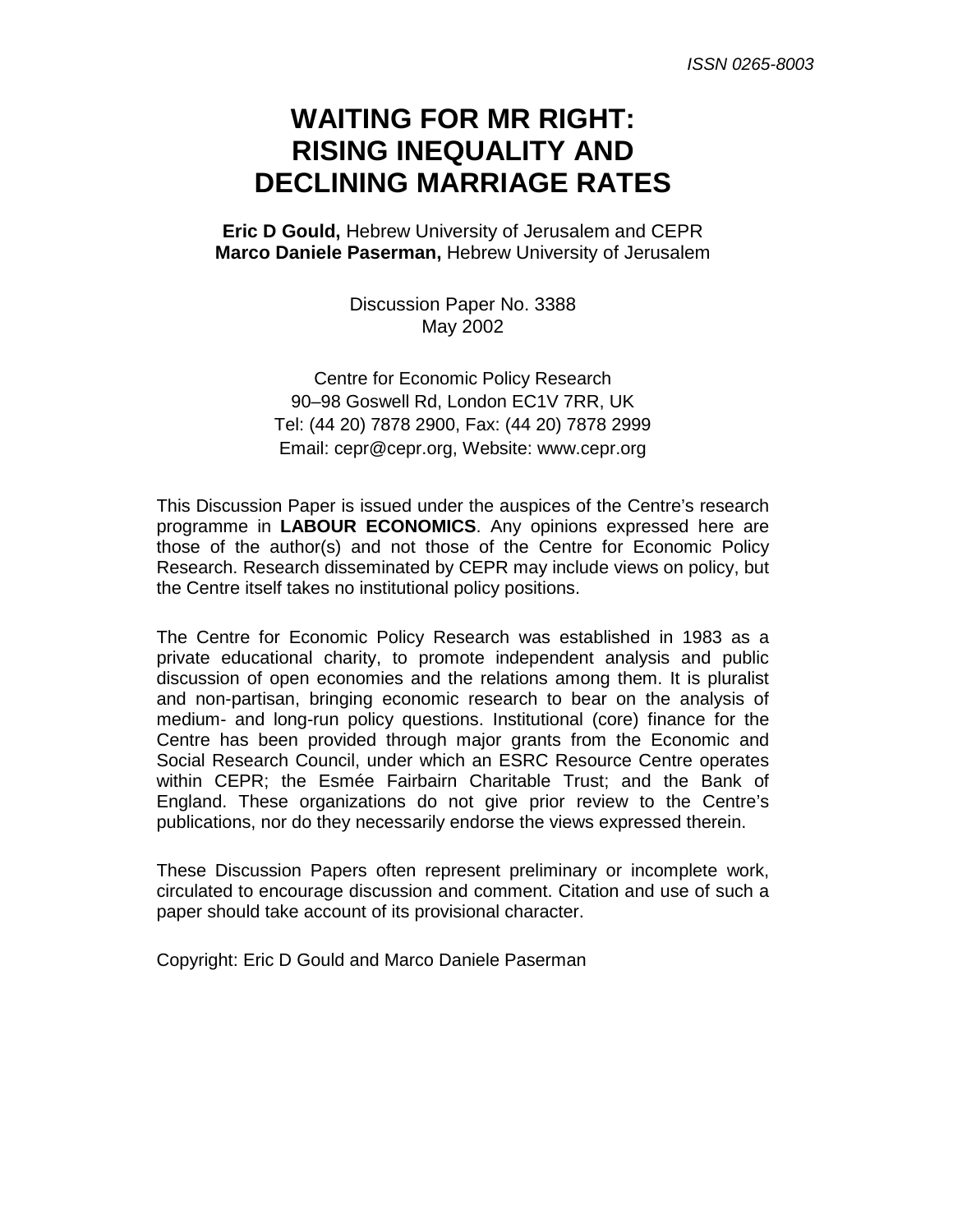May 2002

### **ABSTRACT**

### Waiting for Mr Right: Rising Inequality and Declining Marriage Rates\*

This Paper demonstrates that women search longer for their first or second husband in cities with higher male wage inequality, and analyses several explanations for this result. A causal link is established by showing that the results are robust to the inclusion of city fixed-effects and city-specific time trends, and by using inequality in the woman's state of birth as a proxy for the local level of male inequality. Increasing male inequality explains about 30% of the marriage rate decline for women over the last few decades, and we show that this is not due to the effects of male inequality on female inequality, female labour supply, or decisions by women to re-locate, nor to the decisions of men in reaction to changes in their own wages. The evidence supports the idea that higher male inequality increases the option value for single women to search longer for a husband.

JEL Classification: D31, J12 and J31 Keywords: inequality, marriage and search

| Eric D Gould                   | Marco Daniele Paserman          |
|--------------------------------|---------------------------------|
| Department of Economics        | <b>Department of Economics</b>  |
| Hebrew University of Jerusalem | Hebrew University of Jerusalem  |
| <b>Mount Scopus</b>            | <b>Mount Scopus</b>             |
| 91905 Jerusalem                | 91905 Jerusalem                 |
| <b>ISRAEL</b>                  | <b>ISRAEL</b>                   |
| Tel: (972 2) 588 3247          | Tel: (972 2) 588 3365           |
| Fax: (972 2) 581 6071          | Fax: (972 2) 581 6071           |
| Email: mseric@mscc.huji.ac.il  | Email: dpaserma@shum.huji.ac.il |
|                                |                                 |

For further Discussion Papers by this author see: For further Discussion Papers by this author see: www.cepr.org/pubs/new-dps/dplist.asp?authorid=145428

www.cepr.org/pubs/new-dps/dplist.asp?authorid=152194

\* For helpful comments, we thank Josh Angrist, Todd Kaplan, Victor Lavy and seminar participants at Tel Aviv University and Hebrew University.

Submitted 29 April 2002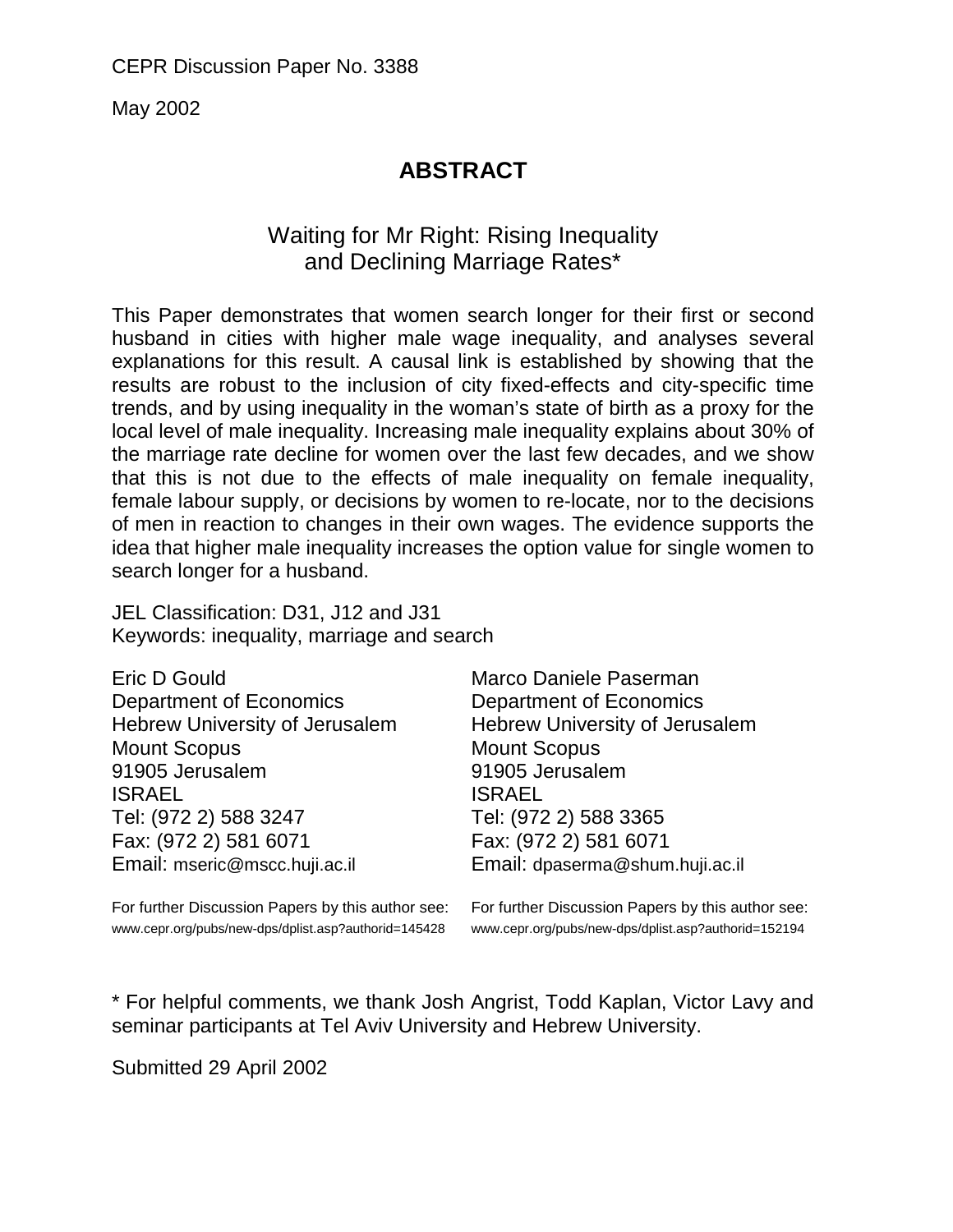#### **1. Introduction**

This paper examines the connection between male wage inequality and female marriage rates within cities. This relationship might exist for several reasons. An increase in male inequality could be considered an increase in the dispersion of husband quality, and thus may increase the option value for women to search longer for a husband. However, higher inequality could also cause women to invest more in their careers in order to exploit higher returns to skill, thus causing delays in marriage. Also, higher male inequality may be correlated with increasing female inequality, which may, in turn, cause men to search longer for a wife. In addition, higher male inequality may be correlated with lower marriage rates due to a tendency for single women to move to cities with higher inequality. Finally, changes in male inequality may affect marriage rates simply due to the decisions of men in response to changes in their own wages. For example, as rich men get richer they may search less (due to higher search costs) or become more selective, and as poor men get poorer they may be less attractive in the marriage market. Thus, inequality may be causing declines in marriage simply by increasing the proportion of men at the tails of the wage distribution where marriage typically occurs at an older age.

The goal of this paper is to establish whether a causal connection exists between inequality and marriage rates, and then to examine the evidence for the various explanations suggested above. Our empirical strategy is to explain the individual marital decisions of white women using data from the 1970, 1980, and 1990 Censuses. The use of individual level data allows us to control for a variety of personal characteristics (age, education, etc.) and city-level variables that characterize the local labor market and marriage market (the mean male wage, mean female wage, sex ratio, population, etc.). After controlling for these variables, we identify the effect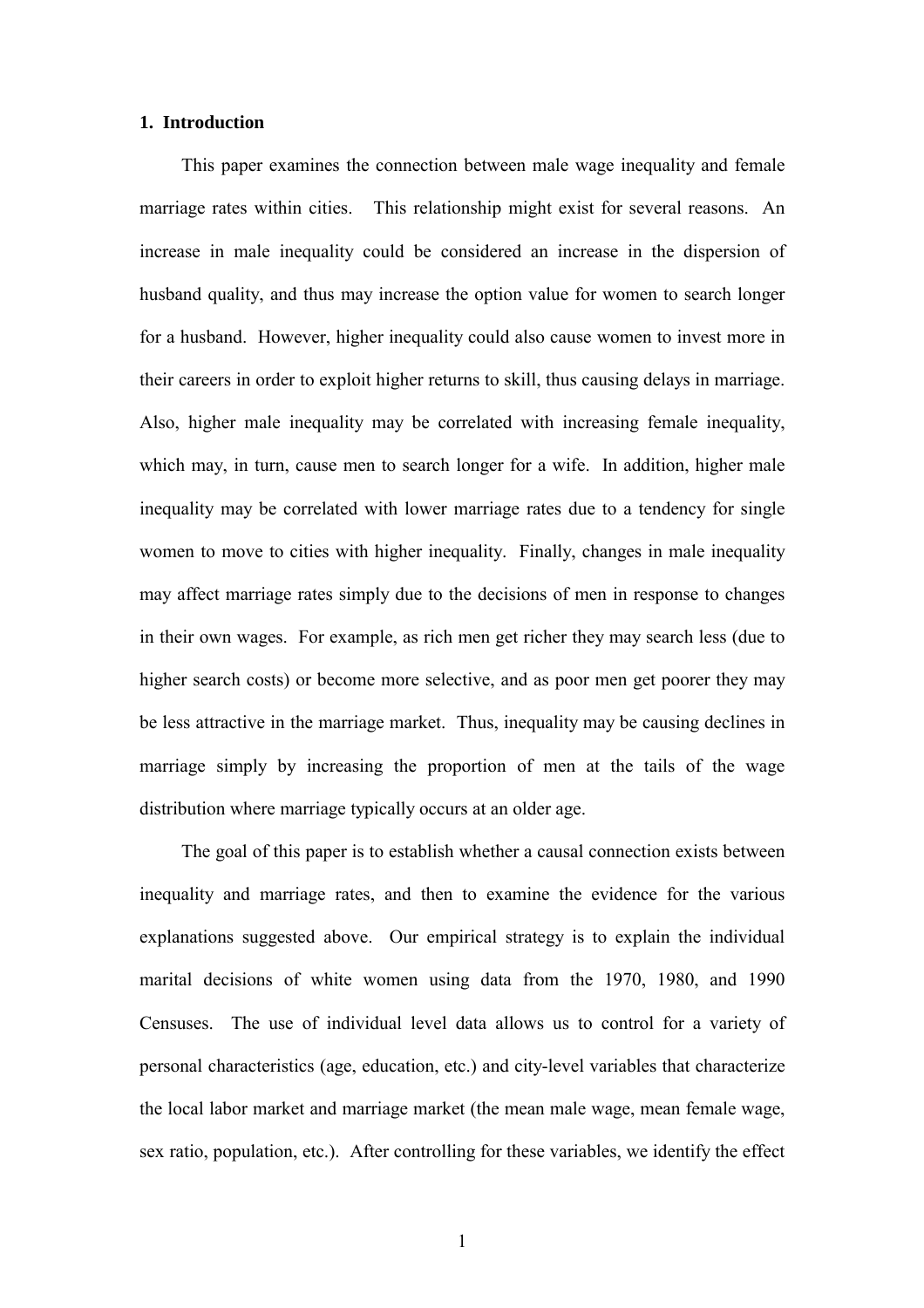of male wage inequality on womenís marriage decisions by exploiting city-level variation in the distribution of male wages that each woman faces. We find a strong positive relationship between male wage inequality and the probability of a woman being single. This basic finding applies to women searching for their first or second husband, and is not limited to a particular age or education group. Furthermore, the results are shown to be robust to the use of various measures of male wage inequality, and to the inclusion of city fixed-effects and city-specific time trends, implying that *changes* in inequality are correlated with *changes* in marriage rates. Our causal interpretation is further supported by using the exogenously determined level of inequality in the woman's state-of-birth as a proxy for her local level of male inequality.

The results suggest that increased inequality may account for up to 30% of the overall decline in female marriage rates in the last few decades. We show that this result is not due to women working harder in cities with higher male inequality, and is not due to single women moving to cities with higher male inequality. We also demonstrate that women delay their marriage decisions only in response to higher local male inequality, not higher female inequality. Furthermore, we show that men also delay marriage when there is higher male inequality, but that they do so after conditioning upon their wage and rank in their cityís wage distribution. That is, the same man with the same wage and rank gets married later in a city with a higher level of male inequality. Thus, higher inequality is clearly not causing delays in marriage due to the responses of men to changes in their own wages. Overall, the evidence is supportive of the idea that higher male inequality increases the option value for women to search longer for a husband. This is the only explanation consistent with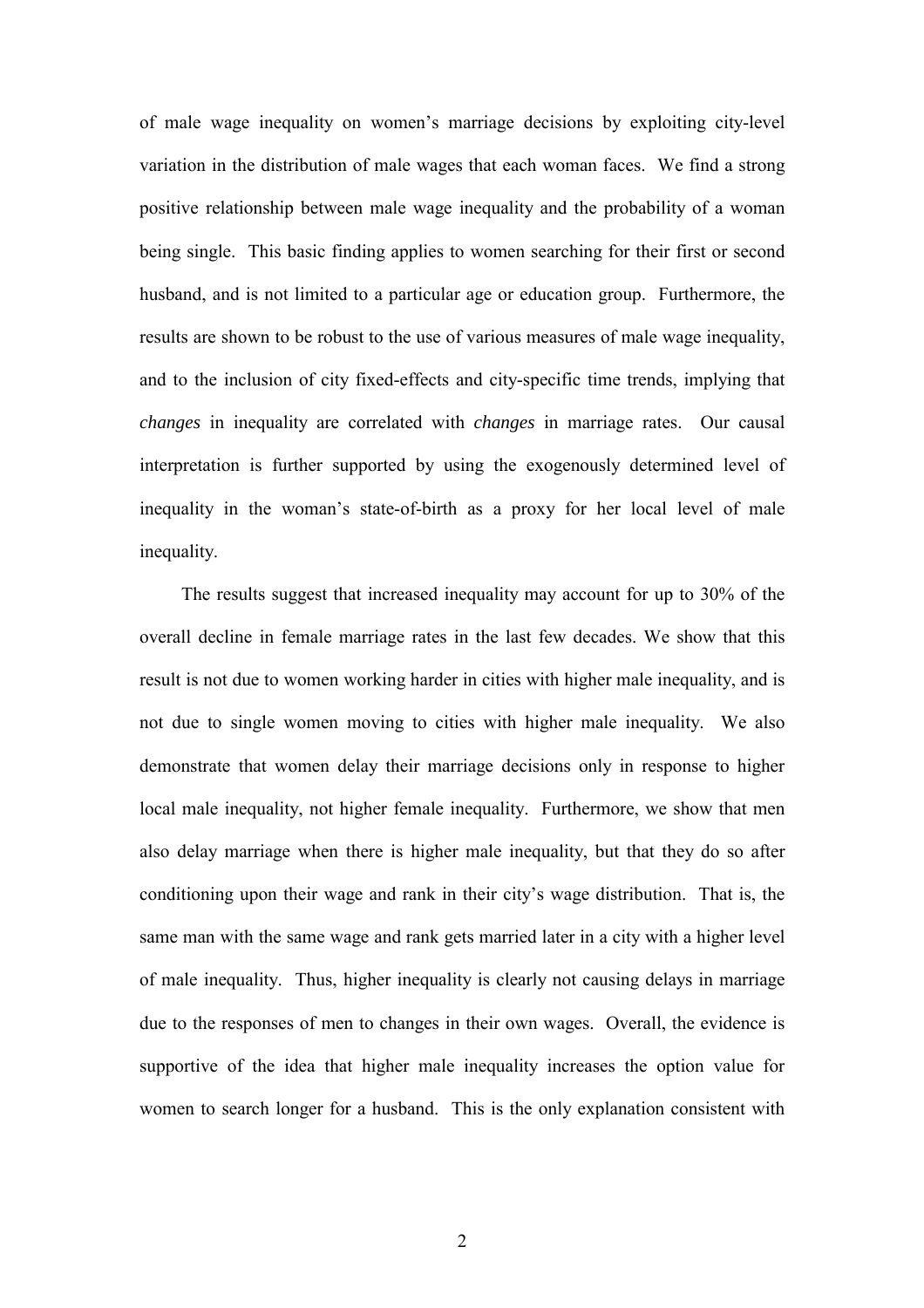the robustness of these results to women of all age and education groups and to women searching for their first or second husband.

This paper is related to the recent literature on the consequences of higher local levels of inequality. For example, higher inequality has been linked with lower investments in social capital, falling labor force participation rates for men, higher crime rates, higher local price levels, and higher investments in education.<sup>1</sup> Although there are several reasons why male inequality may affect a city's marriage patterns, the recent literature has so far concentrated on the reverse -- how assortative mating patterns are affecting aggregate levels of family income inequality (Kremer, 1997; Fernandez and Rogerson, 2001; Greenwood, Nezih, and Knowles, 2000). The research most closely related to ours has focused on explaining the age at first marriage. Goldin and Katz (forthcoming) provide evidence that oral contraception has caused women to delay marriage. Bergstrom and Schoeni (1996) argue that the income of males is positively associated with their age at first marriage, while Blau, Kahn, and Waldfogel (2000) show that women delay marriage when their own labor market prospects improve or when the male labor market deteriorates. This paper incorporates many of these same factors, but differs by focusing on the various reasons underlying a causal relationship between inequality and marriage (and remarriage).

The rest of the paper is organized as follows. The next section outlines the various explanations for the relationship between inequality and marriage. Section 3 presents the data and the econometric methodology. The main results are analyzed in Section 4 and Section 5 addresses alternative explanations for our results. Section 6 concludes the discussion.

<sup>&</sup>lt;sup>1</sup> See Alesina and La Ferrara (2000); Juhn (1992); Gould, Weinberg, and Mustard (2002); Frankel and Gould (2001); and Gould, Moav, and Weinberg (2001) respectively.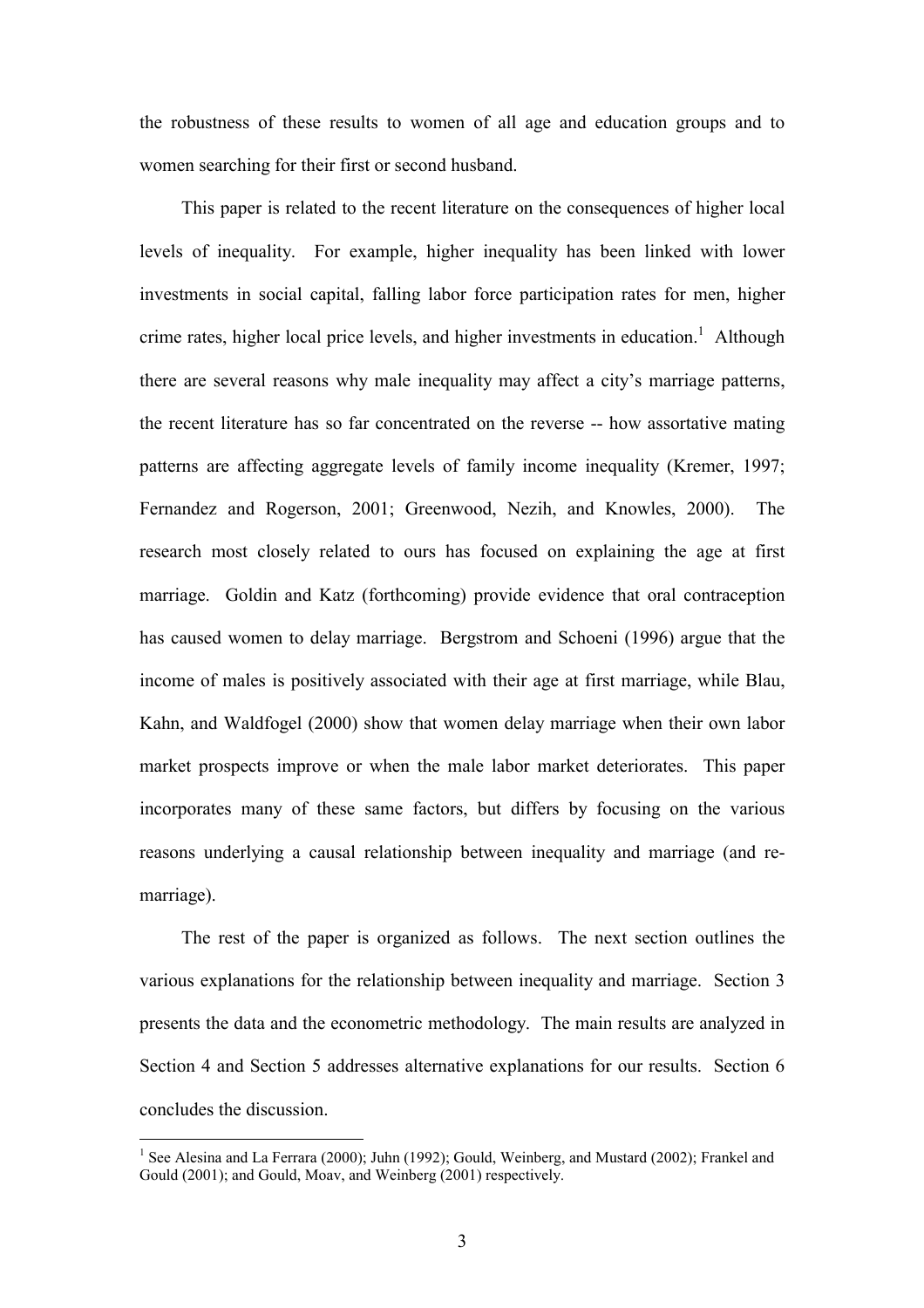#### **2. The Link Between Inequality and Marriage**

This section presents several explanations for the link between inequality and marriage, and discusses the empirical implications of each one.

Women Searching for Men. A simple marriage search model consists of women receiving marriage offers from men in each period with some probability. If a woman accepts the offer, she will enjoy the utility associated with it in future periods. If she rejects the offer, she enjoys the current value of being single and the option value of potential marriage offers in the future.<sup>2</sup> In this set-up, which is analogous to the prototypical one-sided search model of Lippman and McCall (1976), it is well known that a mean-preserving spread in the quality distribution of offers leads to increased selectivity in the offer acceptance strategy (Burdett and Ondrich, 1985). The intuition for this result is straightforward. In the extreme case of a degenerate offer distribution, the solution to the search problem is trivial: if the value of being married exceeds the value of being single, the woman will accept the first marriage proposal she receives, as there is no value to waiting. As the offer distribution spreads out, it is no longer optimal to accept any marriage proposal: declining a low quality proposal in the current period opens up the possibility to draw a potentially better offer in the next period. In this case, waiting has an option value, which increases with the variance of the offer distribution. Therefore, higher dispersion of husband quality is expected to lead to delays in the marriage commitments of women, due to the increasing option value of waiting for potentially higher offers. Hence, if the wage is a non-negligible

 $2$  The idea of using this search theory approach dates back to Becker (1973, 1974), and has also been successfully used to analyze marital dissolutions (Becker, Landes and Michael, 1977; Weiss and Willis, 1997).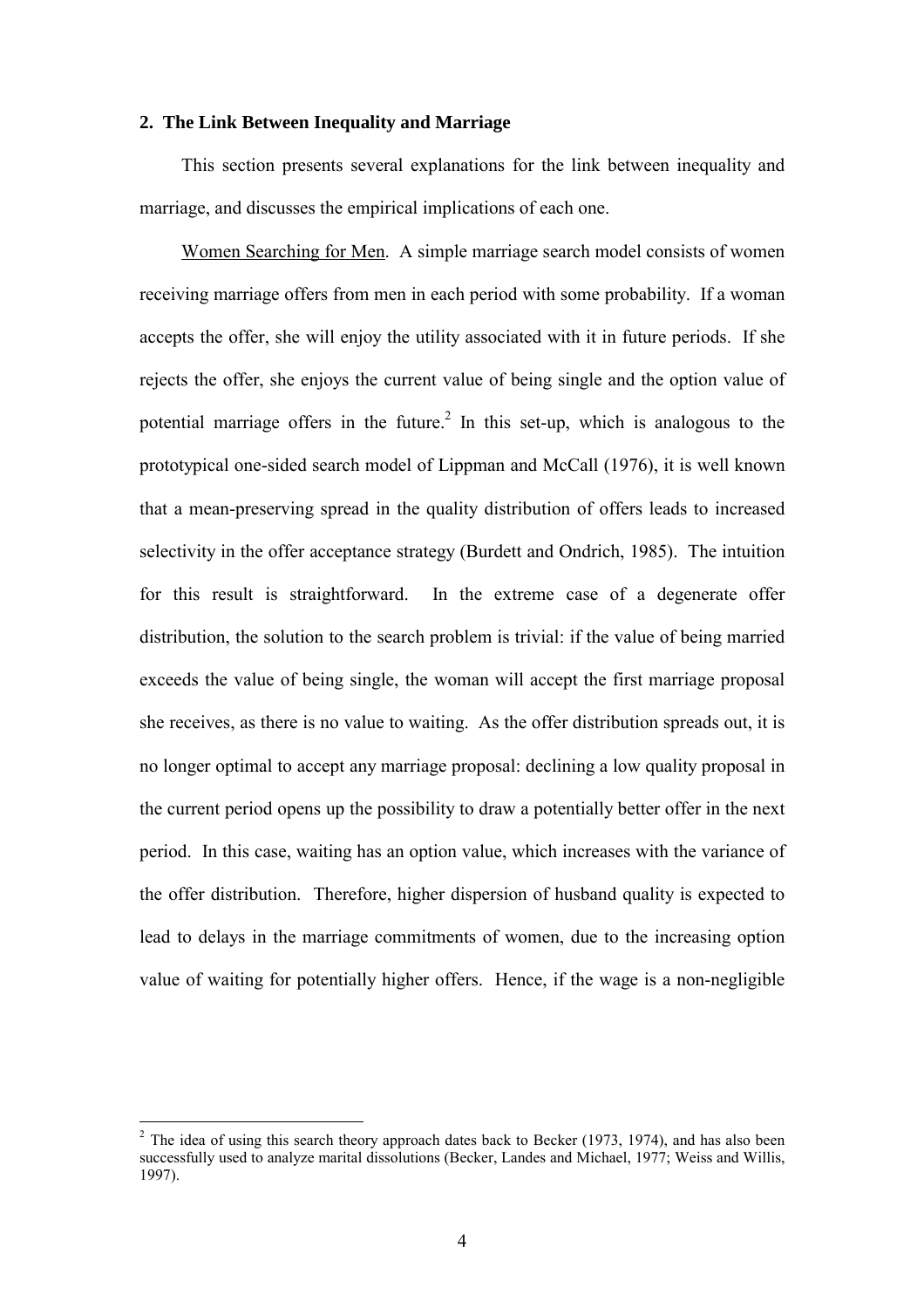attribute of a potential husband's quality, an increase in male wage inequality should be associated with a decrease in marriage rates. $3$ 

Men Searching for Women. Clearly, the same search model can be applied in reverse: if women make marriage offers and men can decide whether to accept or reject them, we should expect marriage rates to be negatively correlated with female wage inequality. However, given the traditional division of labor within the household, variation in market wages may play a smaller role in determining variation in the quality of women. Therefore, we suspect that the effect of female wage inequality on the decisions of men is smaller than the effect of male wage inequality on the decisions of women.

Women Exploiting Higher Returns to Education, Experience and Skills. A link between inequality and marriage rates may exist independently of any strategic games in the marriage market. In response to higher inequality, women may increasingly invest in education and work experience in order to exploit the higher returns to these activities, and therefore, delay marriage. Alternatively, risk averse women may work more to hedge against the increased riskiness of their partners' wages. Two testable implications of this model are that female inequality should be negatively correlated with marriage rates, and positively correlated with female labor supply.

Signaling Model of High Ability Men. Bergstrom and Bagnoli (1993) propose a model in which high ability men delay proposing marriage until their wages accurately signal their ability level. They argue that waiting allows some of the uncertainty surrounding the quality of high ability men to dissolve. If high wage

 $3$  It is conceivable that, holding constant other attributes (sense of humor, caring, physical attractiveness, shared interests, etc.) a high wage partner will be preferable to a low wage partner because of the higher consumption level enabled by the higher joint family budget constraint. This result relies only on the assumption that consumption is a normal good and that the distribution of family income (the bargaining power of each partner) is not affected by income.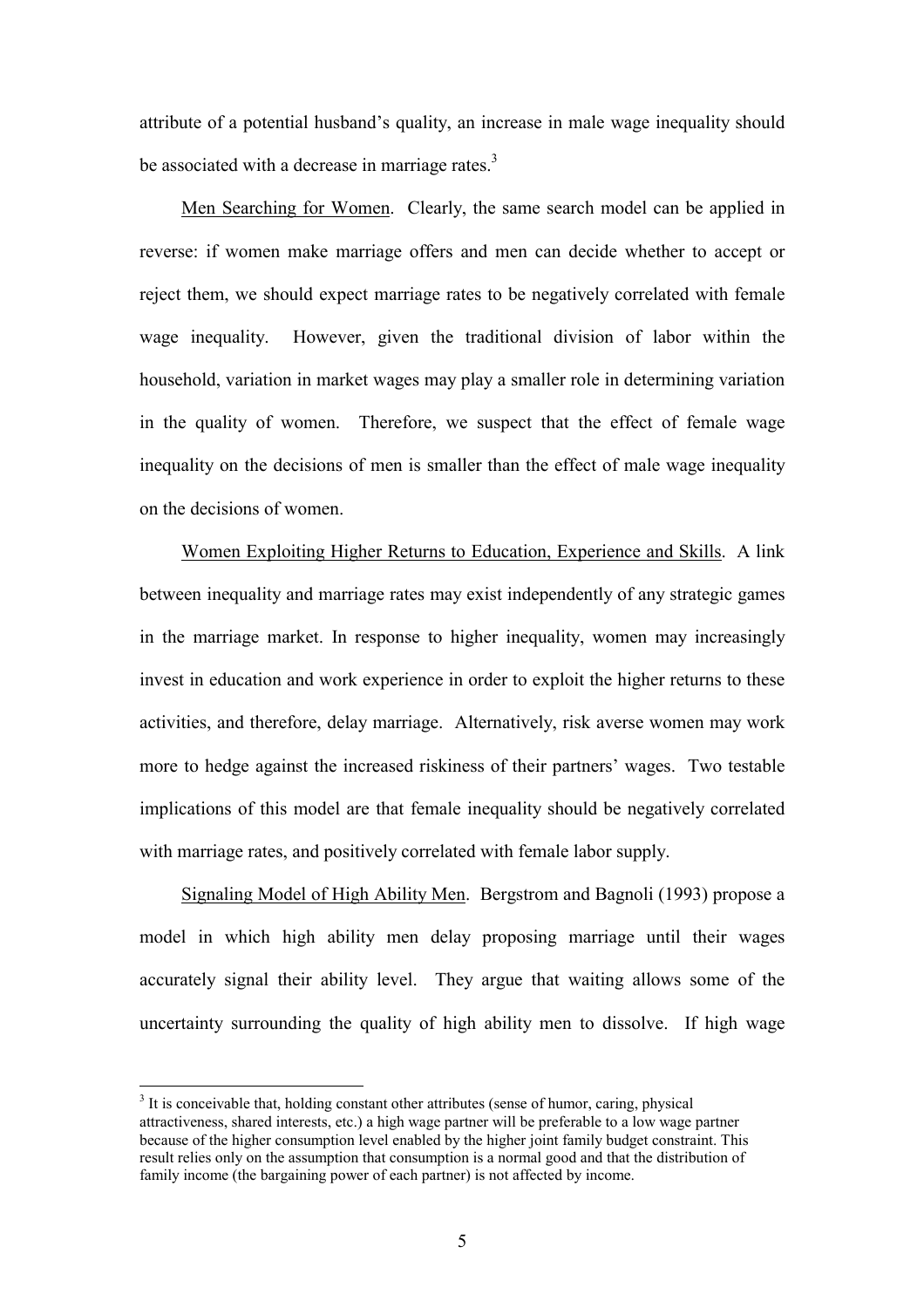inequality reflects higher uncertainty about a man's true quality, then we should expect a negative relationship between inequality and marriage rates. However, the predictions of this model are not unambiguous, since higher inequality exacerbates the differences between men, which perhaps makes the signal even clearer at an earlier stage. The model does, however, produce the empirically testable prediction that high wage men marry later than low wage men.

Men Reacting to Changes in their Own Wages. If the marriage decisions of men are influenced by their own wages, then increasing inequality can affect the overall marriage rate simply by changing the proportion of men with any given wage level. For example, rich men may be more selective in their choice of partners, and therefore, wait longer to get married. Poor men may also take longer to get married since they are deemed less "marriageable." Under this scenario, men with wages closer to the mean are more likely to get married earlier. Therefore, a widening distribution of male wages could lead to lower marriage rates simply because rich men are getting richer and poor men are getting poorer. That is, men are just reacting to their own wages, and consequently, the level of inequality is positively associated with the overall local marriage rate. However, after controlling for a man's own wage, we expect that the local level of male inequality should no longer affect marriage decisions.

In the empirical work that follows, we assess the evidence for each of these theories by examining their testable implications.

#### **3. The Data and Empirical Methodology**

To establish the link between male wage inequality and marriage patterns, we exploit variation in inequality and marriage rates across metropolitan areas and over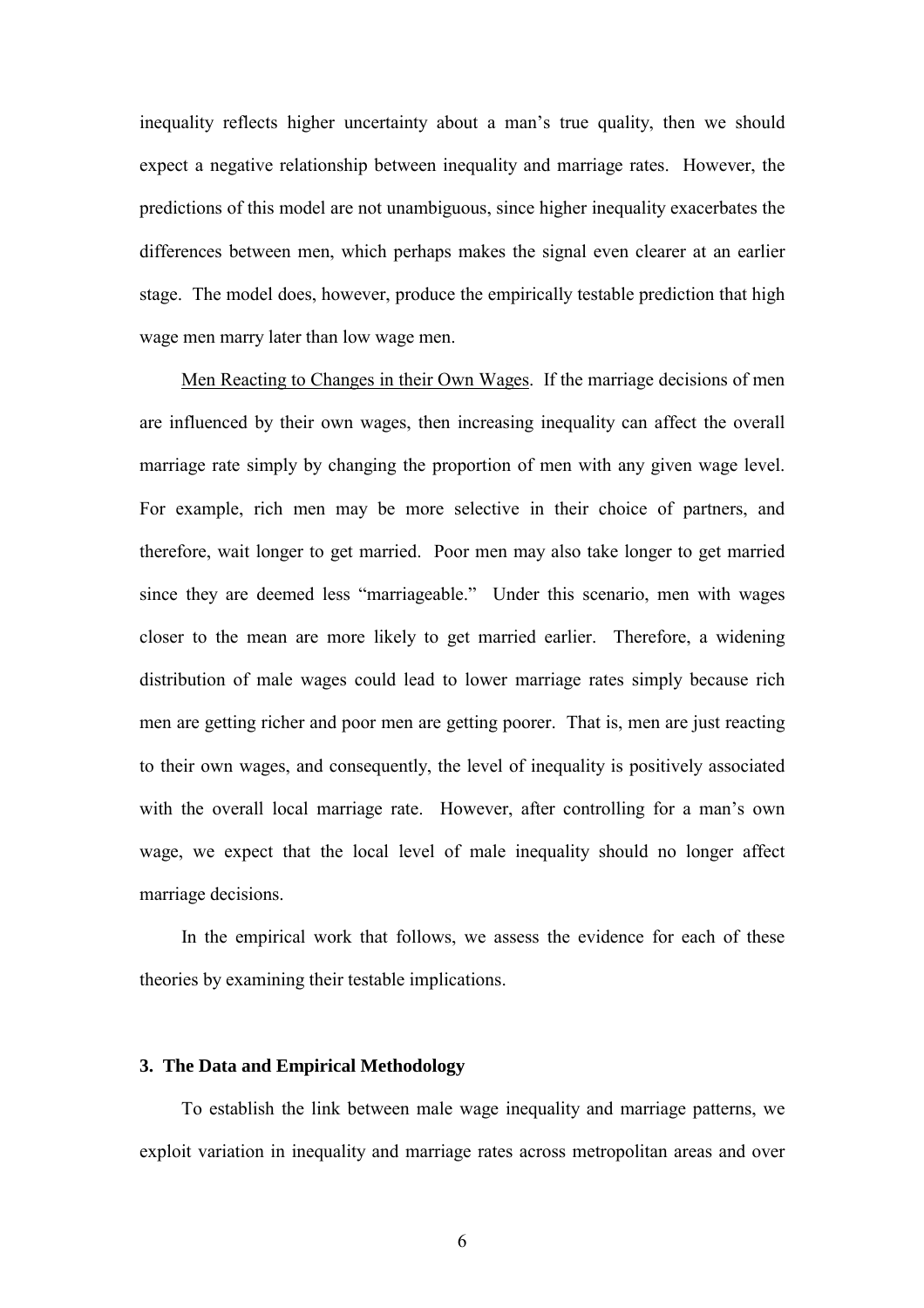time. The basic assumption underlying our identification strategy is that the metropolitan area can be taken as the local marriage market of reference.<sup>4</sup> The data is taken from the 1970, 1980, and 1990 1% Public Use Micro Samples (PUMS) of the United States Census. The large samples enable us to construct accurate measures of inequality in each metropolitan area (MA) and in each sample year.

Our basic measure of inequality is the standard deviation of log weekly wages for full-time male employees, aged 16 to 64, who were not in school and who worked at least one week in the calendar year prior to the census year. This measure captures the price of skill, and therefore, can be considered an accurate proxy for the permanent component of the male earnings distribution. In the empirical analysis, we match each woman to the measure of overall inequality for the entire male population in her metropolitan area, therefore disregarding assortative mating on the basis of age and education. Two reasons motivate this choice: first, changes in inequality may affect women's schooling decisions, thus casting doubt on the exogeneity of inequality in a given education group; second, data constraints make it difficult to construct accurate local inequality measures within finely defined cells.

The sample in our main analysis consists of over 300,000 white women between the ages of 21 and 30 in 321 metropolitan areas in the three census years.<sup>5</sup> Sample

<sup>4</sup> This seems reasonable based on the fact that the overwhelming majority of the population does not move frequently across metropolitan areas: of those aged 20 to  $30 -$  the most mobile age group  $-$  who lived in a metropolitan area in 1975 and 1985, 73% and 75% were living in the same metropolitan area in 1980 and 1990 respectively. These percentages are obviously much higher for other age groups. Source: Authors' calculations based on the PUMS.

 $<sup>5</sup>$  The restriction on white women only is driven by both theoretical and data considerations: on one</sup> hand, because of the low rate of interracial marriages it is appropriate to analyze separately the marriage markets for African Americans and for whites; on the other hand, it is difficult to estimate precise measures of inequality among African American men at the metropolitan area level using the 1% PUMS due to very small sample sizes. In the smallest metropolitan area, (Columbia, MO) the male inequality measure was based on a sample of 140 observations.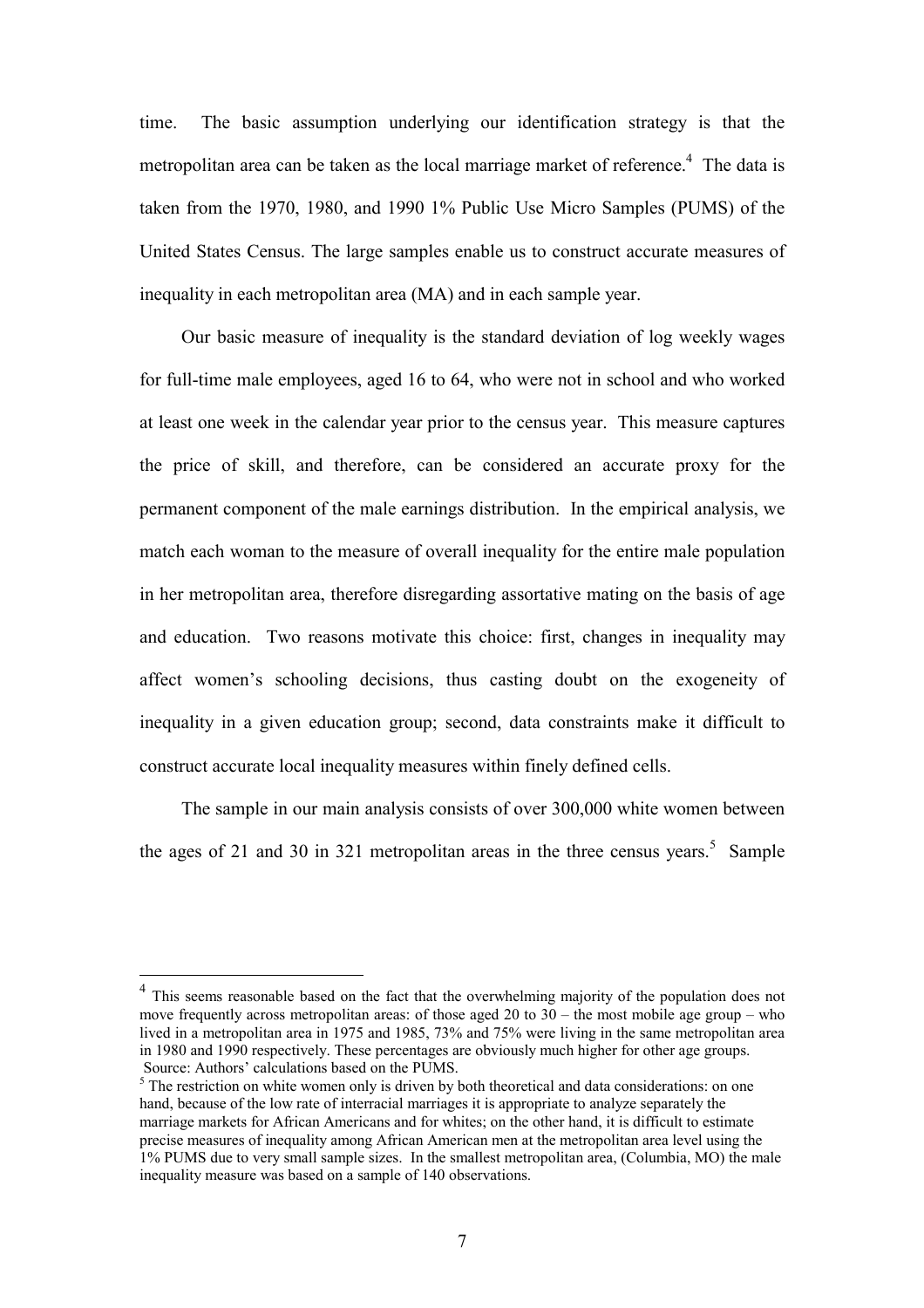statistics for each year are shown in Table 1 and Figures 1 and 2, which exhibit the basic trends of increased wage inequality and declining marriage rates. 6

Figure 3 displays the strong correlation between inequality and marriage rates across metropolitan areas within each sample year. The simple regression coefficient is statistically significant and increases over time: the slope coefficient is 0.217 in 1970 and 0.530 in 1990. This simple correlation could be due to unobservable factors across cities that are correlated with both male inequality and the proportion of unmarried women. Figure 4 controls for these unobservables by regressing the changes in the proportion of single women on changes in male inequality within the city over time. Across each pair of years, inequality is still a very significant determinant of the change in the marriage rate, thus implying that heterogeneity in fixed unobservable city characteristics is not responsible for the correlations seen in Figure 3.

This first pass through the data is highly suggestive that higher inequality causes delays in marriage. However, the results in Figure 4 could be due to a correlation between city level changes in inequality and unmeasured city level changes in labor market and marriage market conditions. Therefore, the goal of the rest of the paper is to control for this possibility, and establish a causal connection between higher inequality and delayed marriage. To do this, we adopt an empirical strategy that controls for other changes in local labor market and marriage market conditions, and exploits the micro-level data of the Census to model the individual marital choices of women.

<sup>6</sup> There is an extensive literature documenting the increase in male wage inequality over the last four decades: see Bound and Johnson (1992), Katz and Murphy (1992), Juhn, Murphy, Pierce (1993), Gottschalk and Moffitt (1994), and Gould (2002).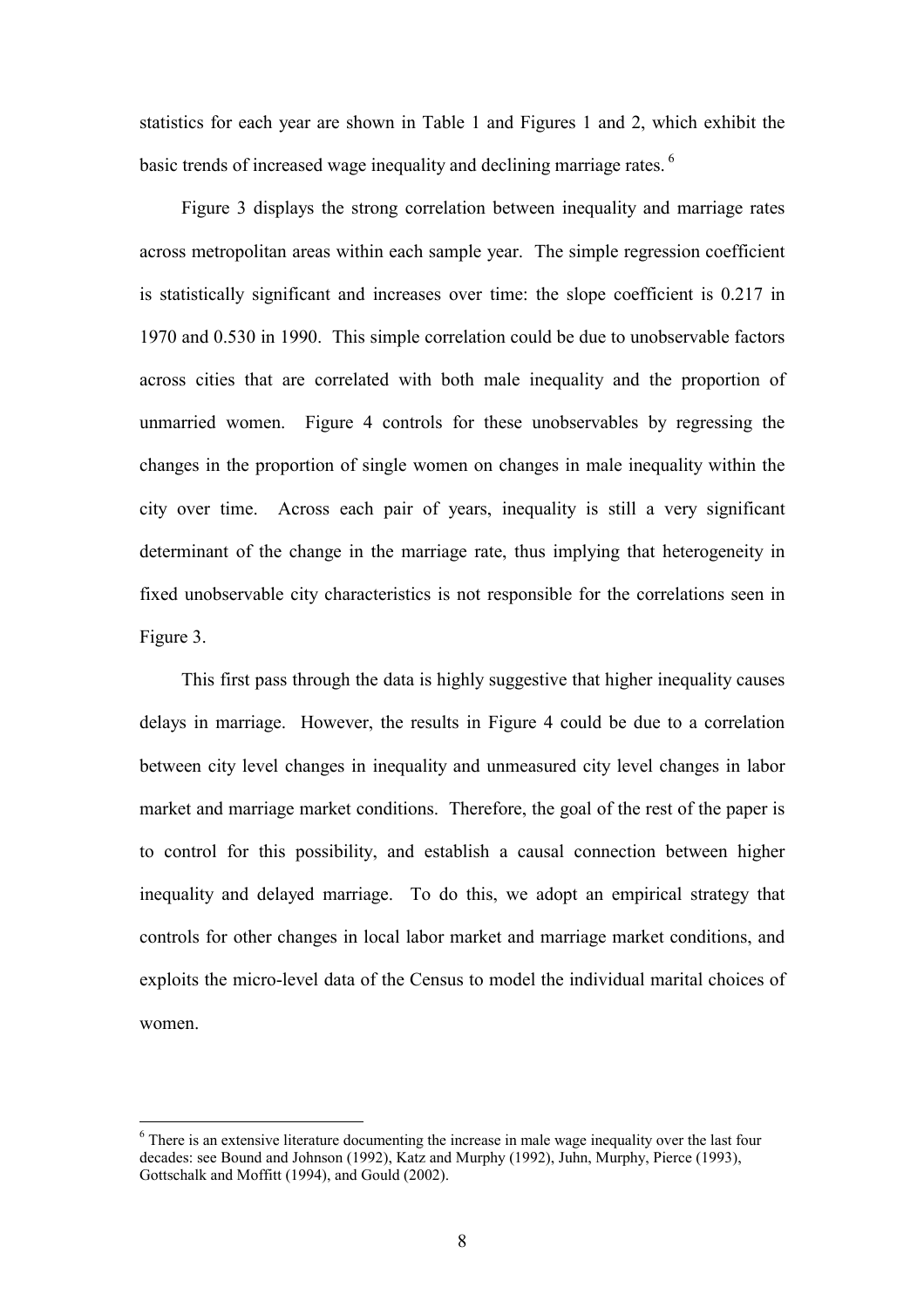The basic empirical specification for our regressions is a probit model of the woman's decision to remain single:

$$
P(y_{ijt} = 1) = \Phi(\alpha' Ineq_{jt} + \beta' Z_{ijt} + \gamma' X_{ijt} + \eta_{jt}),
$$
 (1)

where *yijt* is a dummy variable equal to 1 if woman *i* living in metropolitan area *j* at time *t* has never been married and 0 otherwise; *Ineq<sub>it</sub>* is a measure of inequality among white men in metropolitan area  $j$  at time  $t$ ;  $Z_{ijt}$  is a vector of controls for marriage market and labor market conditions faced by woman  $i$ ;  $X_{iji}$  is a vector of individual characteristics;  $\eta_{jt}$  is a city-year specific effect capturing unobservable aspects of the local marriage market, whose exact specification will be discussed later. Our main focus of interest is the parameter on city-level inequality  $\alpha$ : according to the search theory model described in Section 2, we expect  $\alpha$  to be positive.

Marriage market conditions are proxied by total city population and by the sex ratio, defined as the ratio of total white men over total white women in the metropolitan area.<sup>7</sup> The former captures the probability that a woman meets a potential partner, while the latter measures the extent to which women in a given city compete for the same restricted pool of men. $8$  To proxy for labor market conditions, we include the mean hourly wages of men and women in the metropolitan area, and an index of relative local demand for female labor.<sup>9</sup> The relative demand index follows Katz and Murphy (1992) and Gould, Weinberg, and Mustard (2002), and is based upon the initial local industrial composition and national industrial shifts which may favor female workers relative to male workers (see Blau, Kahn and Waldfogel,

 $7$  These are calculated using the personal weights provided by the Census.

<sup>&</sup>lt;sup>8</sup> See Angrist (2002) for an extensive study on the importance of sex ratios in explaining marriage patterns.

Hourly wages are used for two reasons. First, hourly wages are a better measure for women since women often work part-time. Second, we use hourly wages for men so that when we include both measures for men and women, the difference can be interpreted as the gender gap in hourly wages.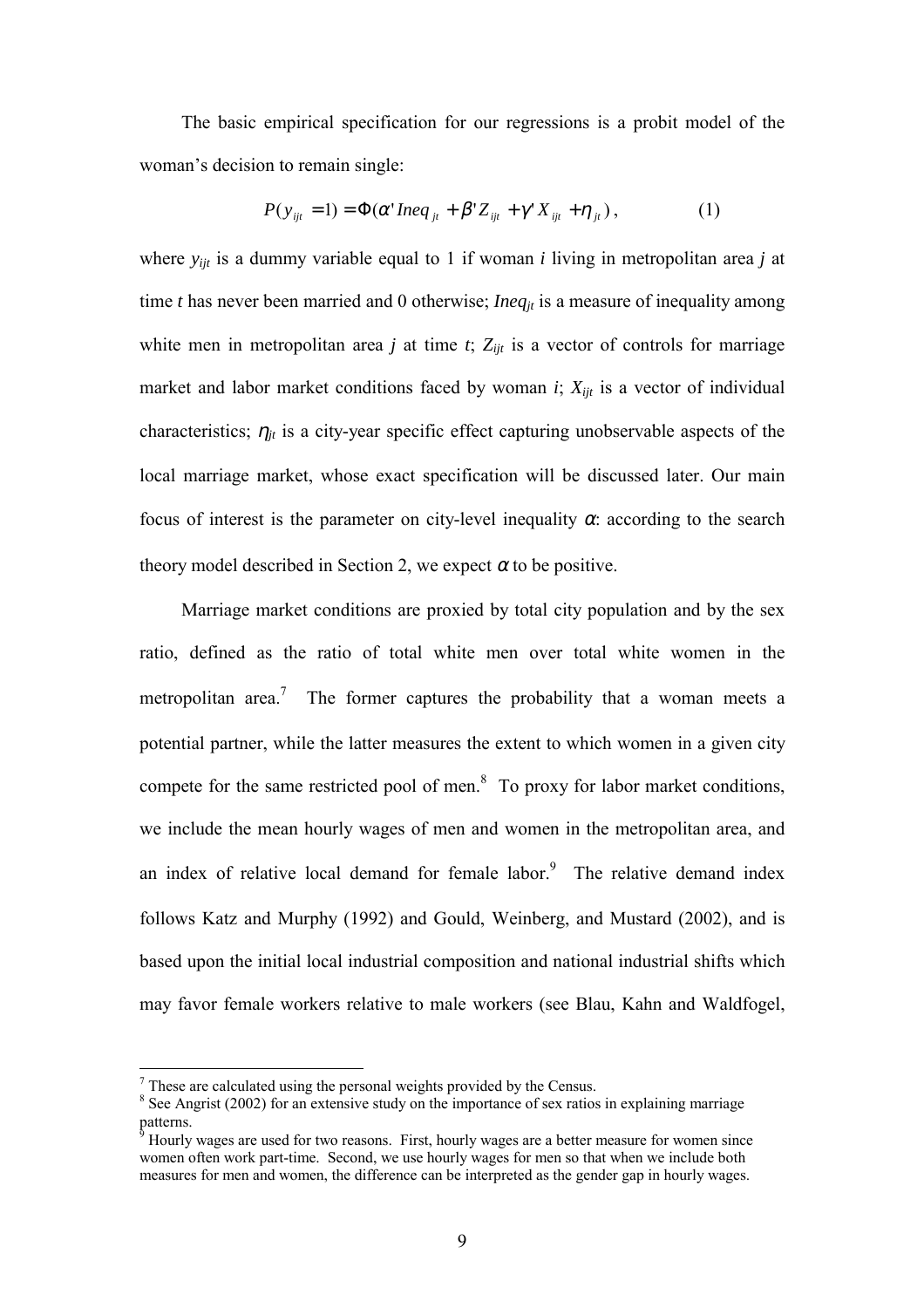2000, for a similar strategy). The regressions also include three educational attainment dummies and a full set of age dummies. Sample statistics for selected variables are presented in Table 1.

#### **4. The Effect of Male Inequality on Female Marital Status**

Table 3 presents the estimates for the basic specification of our model under three alternative assumptions about the structure of the unobserved city-year effect. We first estimate the model including only aggregate year dummies, omitting any city-specific fixed-effects (formally, we let  $\eta_{it} = \delta_t$ ). The year dummies capture all the national trends in the tastes for marriage: social norms, technological progress in household production, changes in divorce laws, contraceptive methods, etc. In this specification, we essentially pool together all three years of data, and exploit both cross-sectional and time series variation in inequality to estimate the parameter of interest.

To account for possible unobserved city characteristics that are correlated with the propensity to stay single, we also estimate the model with city fixed-effects (formally,  $\eta_{it} = \theta_i + \delta_t$ ). This strategy identifies the parameter of interest from variation in the city-level time series in inequality and marriage rates, and yields consistent estimates if the unobserved metropolitan area characteristics correlated with marriage and inequality are indeed constant over time. The inclusion of city fixed-effects could be considered an overly conservative identification strategy because we are throwing away all of the strong cross-sectional variation in marriage rates and inequality, as seen in Figure  $1<sup>10</sup>$ 

 $10$  See Hamermesh (2000) for a discussion of this issue.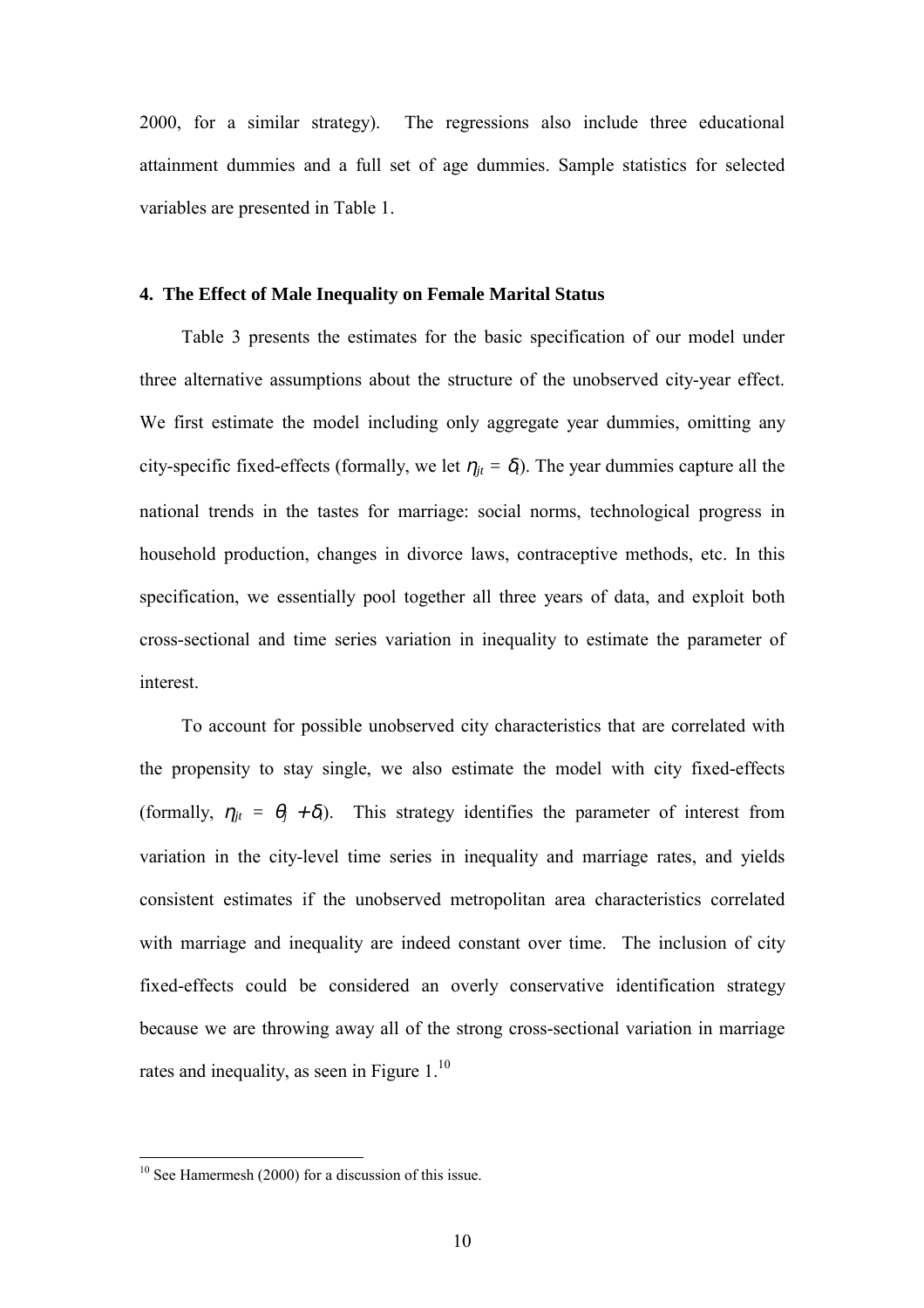Even with the inclusion of city fixed-effects, we could still obtain a spurious correlation if *changes* in omitted city-level variables are correlated with changes in inequality and marriage rates. We cannot resolve this problem by including a dummy variable for every possible city-year combination in the data, since this would saturate the regression (i.e., there would be zero degrees of freedom in the estimation). Instead, the city-year effect is modeled as the sum of a city fixed-effect, an aggregate time effect, and a city-specific linear time trend:  $\eta_{jt} = \theta_j + \delta_t + \lambda_j t$ . Again, this is a conservative estimation strategy, since it throws away all cross-city variation in the levels and trends in inequality. The parameter of interest is identified only from deviations in male inequality and in marriage rates from a city-specific linear trend (i.e. whether the within-city acceleration of male inequality explains the within-city deceleration of marriage rates, after controlling for the other control variables). Note that this estimation strategy is feasible only if metropolitan areas are observed in all three sample years.<sup>11</sup> Therefore, the sample in this third model is restricted to only those metropolitan areas that were consistently defined in all three Census years.

Table 3 presents the results for the three main specifications of the model, using the standard deviation of log male wages as the measure of male inequality. In all specifications, the standard errors are corrected to take account of both the grouped structure of the error term, and the fact that the main variable of interest (inequality) varies at a higher level of aggregation than the individual units. Without this correction, conventional standard errors may be severely underestimated (Moulton, 1986).

 $11$  This strategy also uses up most of the effective degrees of freedom in the regression. Although we are using individual-level data, the measures for city-level inequality vary only by city and for 3 years. Including a dummy for each city and each city's time trend, therefore, means that the number of coefficients is at least two-thirds of the number of observations for city-level inequality.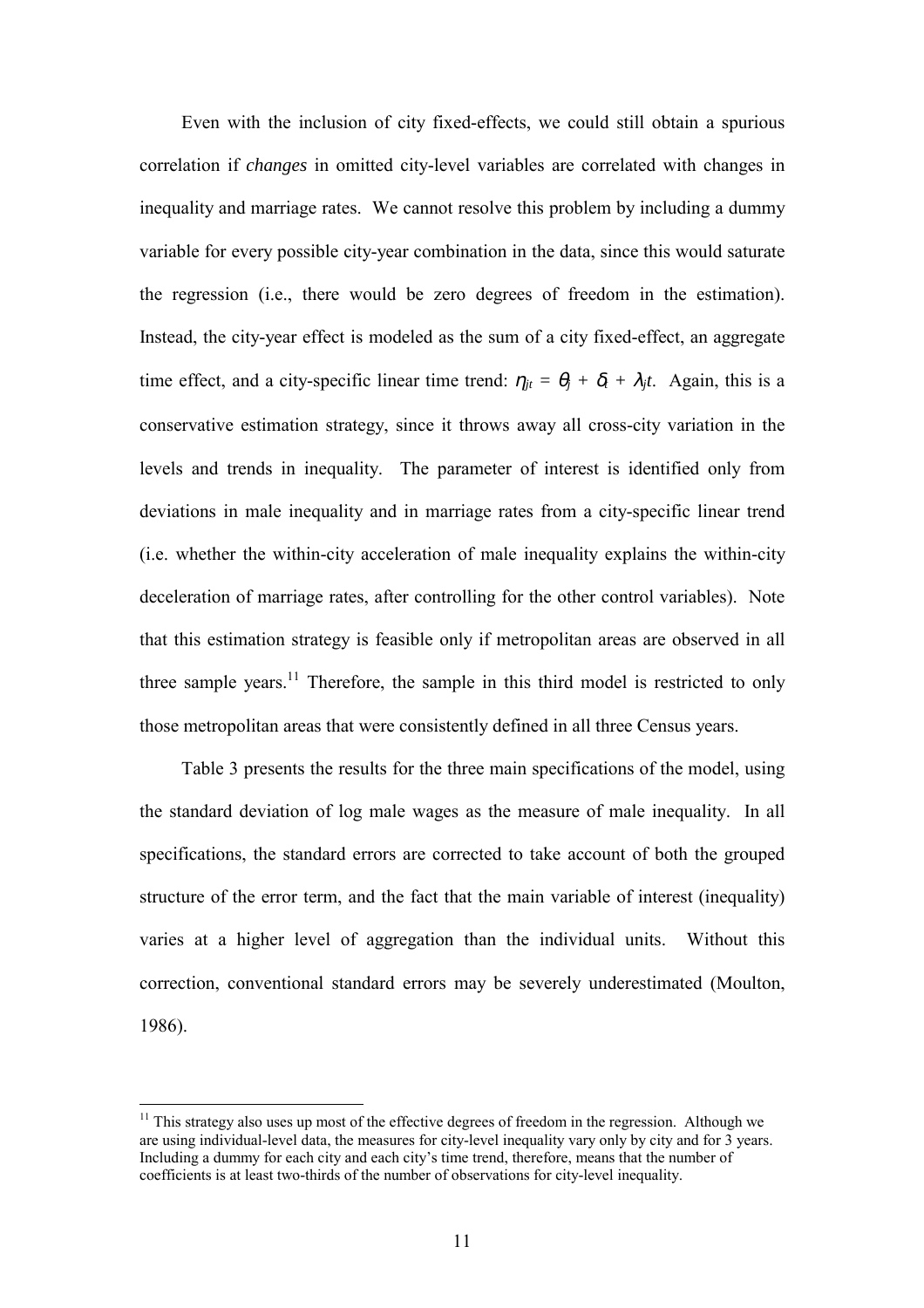The table shows that after controlling for the education of the woman and her local labor market and marriage market prospects, the probability that a woman is single increases with higher local male wage inequality. This result is in accordance with the theories described in Section 2. The coefficient on male inequality is statistically significant in all three specifications. Interestingly, the magnitude of the coefficient increases as we include city-specific fixed-effects and a city-specific time trend. This suggests that, maybe contrary to expectations, the unobserved preference for staying single is negatively correlated with male inequality.

In general, the control variables are statistically significant and have the expected sign: marriage rates decline with higher education, higher wages for women, and demand shifts in favor of women; marriage rates increase with age, higher wages for men and a higher ratio of men to women. Overall, the results show that women get married less when their labor market prospects improve (relative to men), and they get married more when marriage market conditions improve and when labor market prospects for men are relatively better.<sup>12</sup>

Not only is local male inequality a statistically significant determinant of the marital status of each women, the size of the effect is economically meaningful. Table 3 presents how much of the marriage rate decline can be predicted by the increasing inequality trends using the estimated marginal effects in Table 2. For the change between 1970 and 1990, inequality can explain between 18.4 percent and 28.8 percent of the decline in the marriage rate of 21-30 year old women. The larger estimate comes from the specification with the city-specific time trends, lending support to the hypothesis that the link between male inequality and marriage is indeed causal. The estimates for the other time periods are similar, although inequality seems

 $12$  These findings are similar to those of Blau, Kahn, and Waldfogel (2000).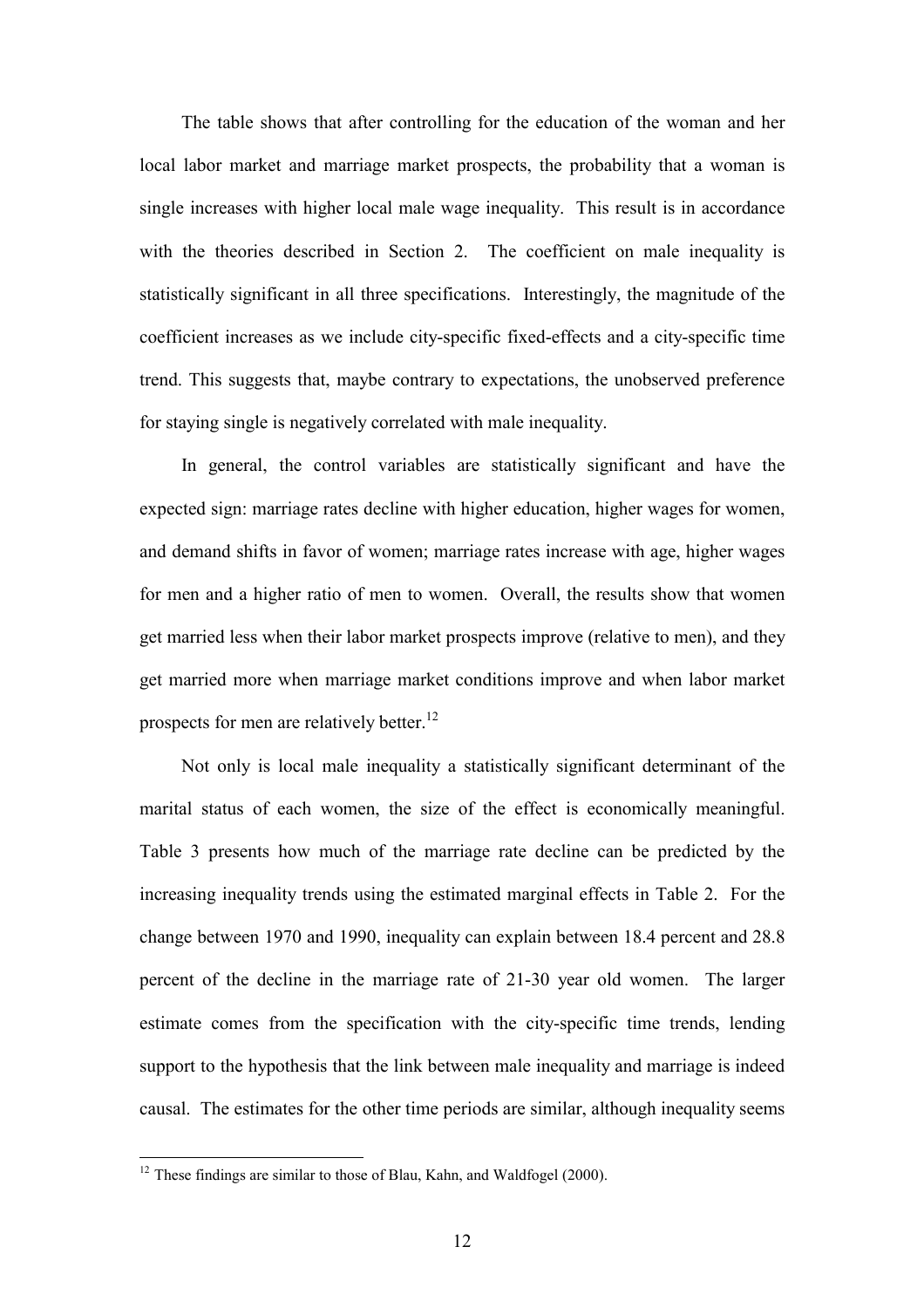to explain more of the 1980-1990 decline in the incidence of marriage than the decline between 1970 and 1980.

Table 4 checks the robustness of these results using alternative measures for male inequality and samples. Having ascertained that unobserved changes in the propensity to marry are unlikely to bias the results upwards, we restrict attention to the pooled specification and to the specification with only metropolitan area fixedeffects. We first check whether the results in Table 3 are due to differences in the age and education composition of the male workforce across metropolitan areas, by using two alternative measures of residual inequality. Both measures control for inequality *between* age and education groups. The second measure also controls for the marital status of men in the MA, since it could be argued that lower marriage rates cause higher inequality because married men earn more than unmarried men. Therefore, the second measure of residual wages eliminates this difference. The results for both measures of residual male inequality are very similar to those for overall male inequality, which is not surprising considering that most inequality within men is due to inequality *within* groups and not *between* groups (see Juhn, Murphy, and Pierce, 1993).

Previous empirical work has shown that single men tend to engage in risky behavior (Akerlof, 1998). If the erratic behavior of single men translates into higher inequality *within* single men, it could produce a spurious correlation between declining marriage rates and overall male inequality. To eliminate the effect of inequality *within* single men, the next measure of inequality is constructed using only a sample of married men. The coefficient estimate is still positive and significant,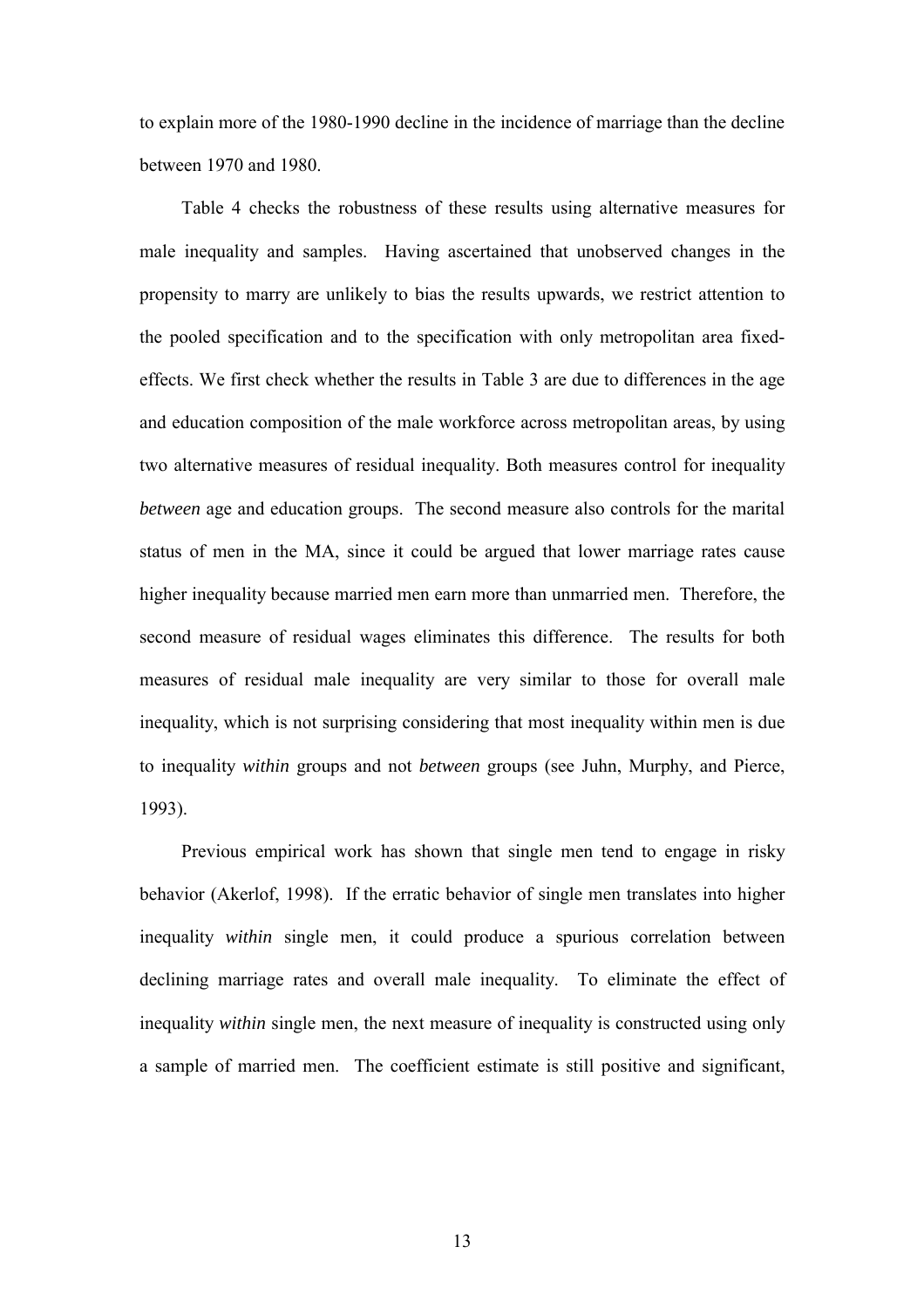thus showing that our basic findings are not due to the effect of unmarried men on the local level of inequality.<sup>13</sup>

Table 4 next shows that alternative measures of inequality, such as the Gini coefficient and the 90-10 log wage differential, also yield similar results to Table 3. Looking only at inequality in the top half of the distribution, the 90-50 log wage differential has a strong effect on marriage rates in the pooled model, but the effect goes away when city effects are included. The opposite is true for the 50-10 log wage differential.

Table 4 also presents the probit results for regressions run separately for different age and education groups of white women. For the youngest age group (ages 16-20), the results are not significant, which is not surprising since factors other than inequality are more likely to be driving the marriage decisions of very young women (investments in education, lack of contact with wage-earning men, unexpected pregnancies, etc.). In contrast, results for the older group of women (ages 31-35) are statistically significant. Although the coefficient is smaller in magnitude than that for the middle age group (ages 21-30), the change in marriage rates for the older age group is also smaller, since a high proportion of women is already married by the age of 30. Consequently, the percentage change in marriage rates for the older group between 1970 and 1990 attributable to changes in inequality is very similar to that found for the 21-30 age group (33.6 percent versus 25.4 percent for the middle age  $group$ ).<sup>14</sup>

 $13$  If there is positive sorting on ability into marriage, then inequality within married men should be positively associated with increasing marriage rates. Thus, the estimate on inequality for married men is likely to be biased downwards: higher inequality should be negatively related to the propensity to be single.

 $14$ <sup>14</sup> The number for the older group is calculated by multiplying the marginal effect found in Table 4  $(0.128)$  by the change in inequality between 1990 and 1970  $(0.64 - 0.49)$ , and dividing by the change in marriage rate  $(0.94 - 0.88)$  for the older group.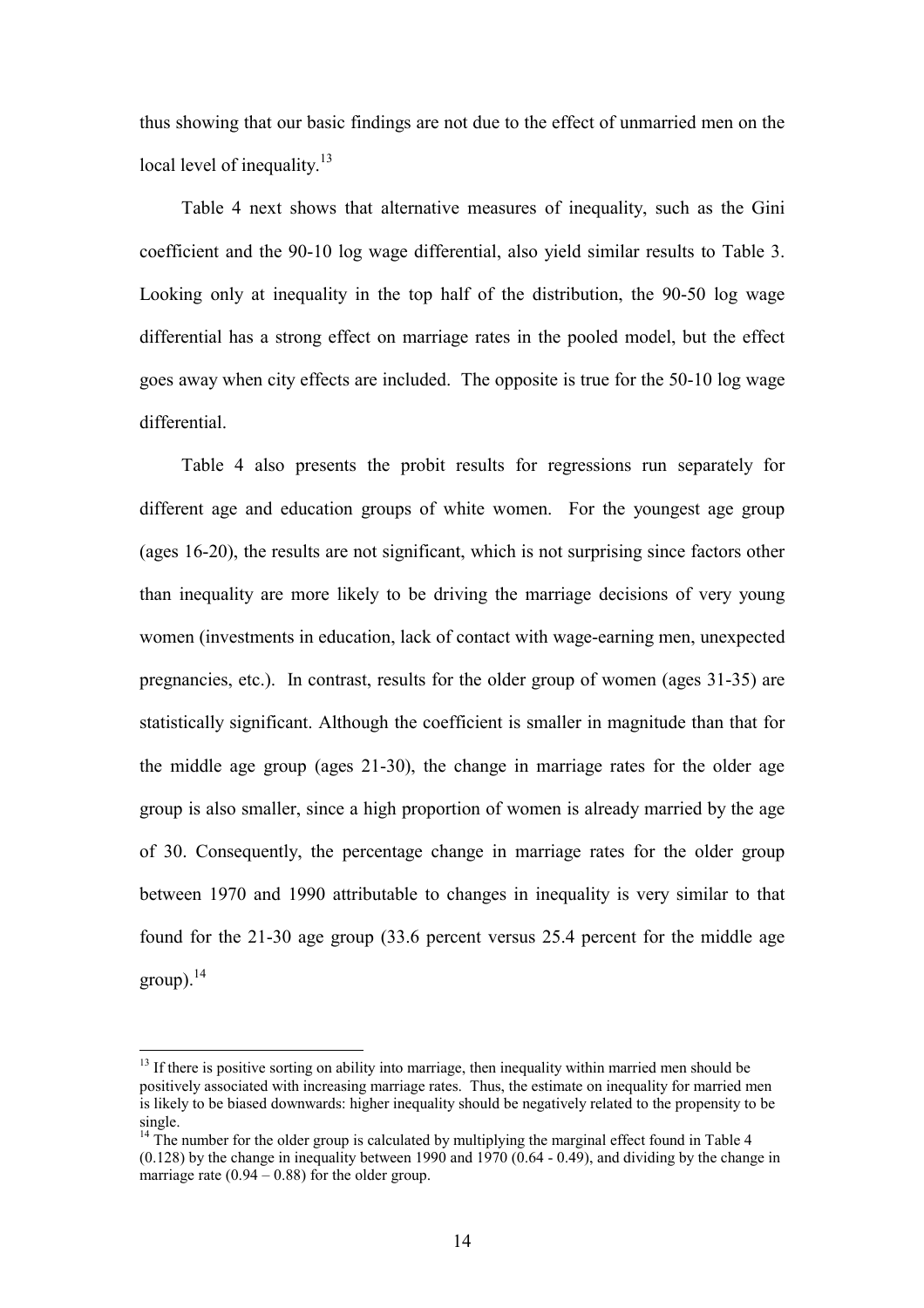The bottom two rows of Table 4 show that the results are also very similar for educated and less-educated women. Since there is a high degree of assortative mating in the marriage market, this last result proves that the effect of male inequality on marital status is clearly not exclusive to less-educated women who may be finding it harder to find a suitable less-educated husband (whose wages are declining), nor is it exclusive to educated women who are trying to find an educated husband (whose wages are increasing).

Table 5 examines whether women who go through a divorce also take longer to get re-married in response to higher inequality. This may already allow us to discriminate between alternative theories: for example, search theory does not discriminate between women who have never married and women who are single again after divorce: the option value of waiting to select a partner should be higher for both types of women in the presence of higher local male inequality.

For samples of older and younger groups of women who have experienced a divorce, Table 5 presents our basic probit specification for whether a divorced woman is still single or not.<sup>15</sup> The results indicate that divorced women indeed wait longer to get re-married when there is higher male inequality. The marginal effect of higher inequality is roughly equivalent to what was found with women looking for their first husband in the previous tables (about 0.30). In addition, Table 5 presents the results for a "Heckman selection-corrected" model (Heckman, 1979), which attempts to correct for the non-random selection of women into the divorced sample. The Heckman model includes a first stage probit on whether the woman experienced a divorce, and a second stage probit for whether the divorced woman is still single. The

<sup>&</sup>lt;sup>15</sup> Due to the fact that the 1990 Census does not identify whether a married woman is on her first or second marriage (as do the 1970 and 1980 Censuses), data from 1990 are dropped for our analysis on re-marriage.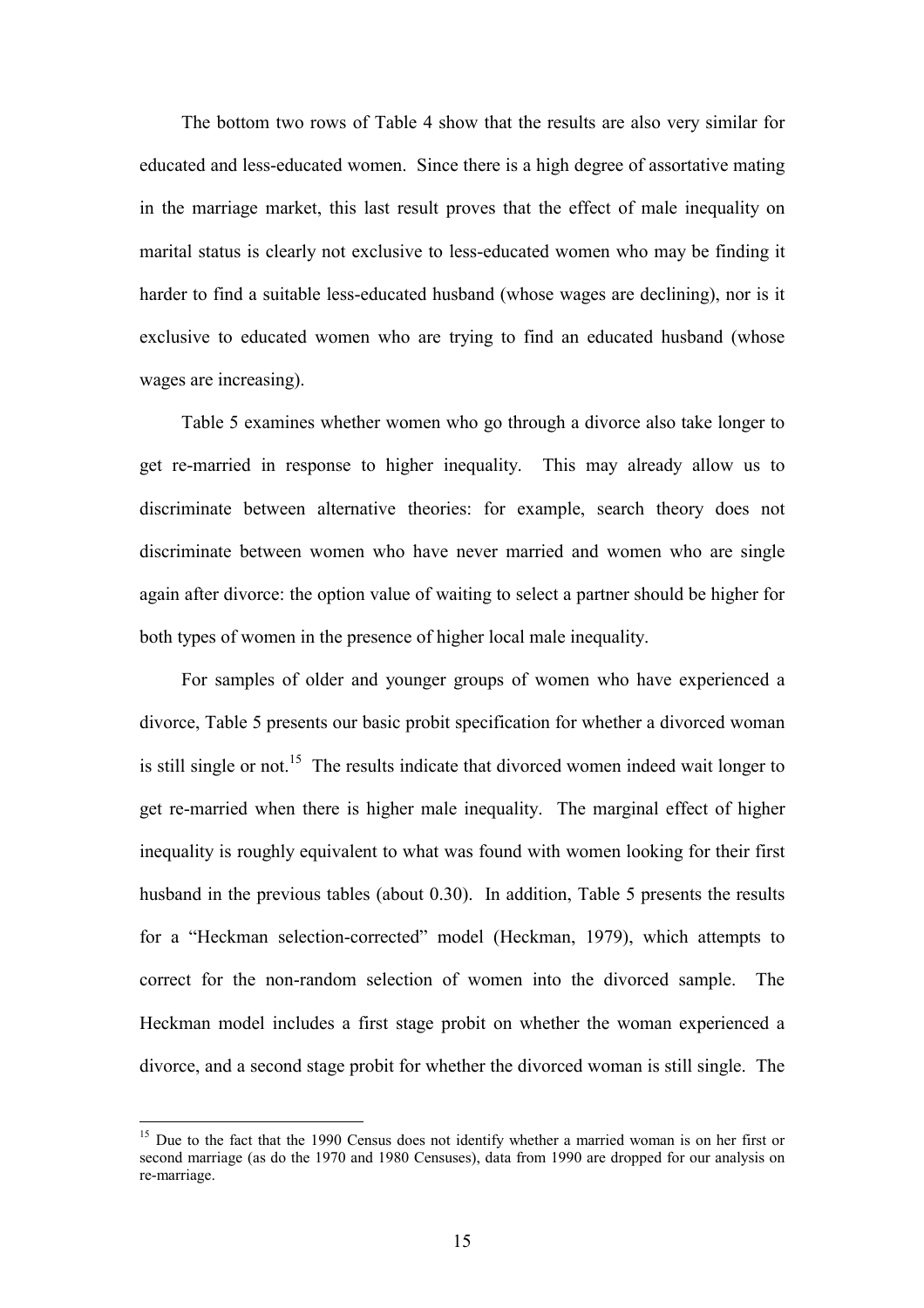first stage probit does not contain variables excluded from the second stage, so identification may be weak. With this caveat in mind, the selection-corrected model is used to analyze the sensitivity of the simple probit model. The results for both models presented in Table 5 are almost identical, so sample selection appears not to be an important factor. Altogether, these results show that the effect of male inequality on the decision to delay marriage is not limited to women who are searching for their first husband.

Overall, the results in this section show that higher local male inequality has a statistically and economically meaningful impact on the marital status of a woman. This result is robust to the inclusion of city fixed-effects, city-specific time trends, and various measures of male inequality. Furthermore, this basic finding is not limited to women searching for their first husband, nor is it limited to a certain age group or education group: all mature women are waiting longer to get married when faced with a higher variance of potential husband quality.

#### **5. Interpreting the Results: Potential Explanations**

The previous section established the strong relationship between male inequality and female marital status. The findings are strongly supportive of a search model of the marriage market. Higher inequality raises the option value of being single, and therefore causes delays in marriage. This theory should apply equally to women of all age and education groups, and to women in search of their first or second husband, and this is indeed what we find. Moreover, the effect of the other control variables (see Table 2) on the propensity to stay single is also consistent with a search model: women are more selective when the value of being single increases (higher female wages), less selective when the value of being married increases (higher male wages),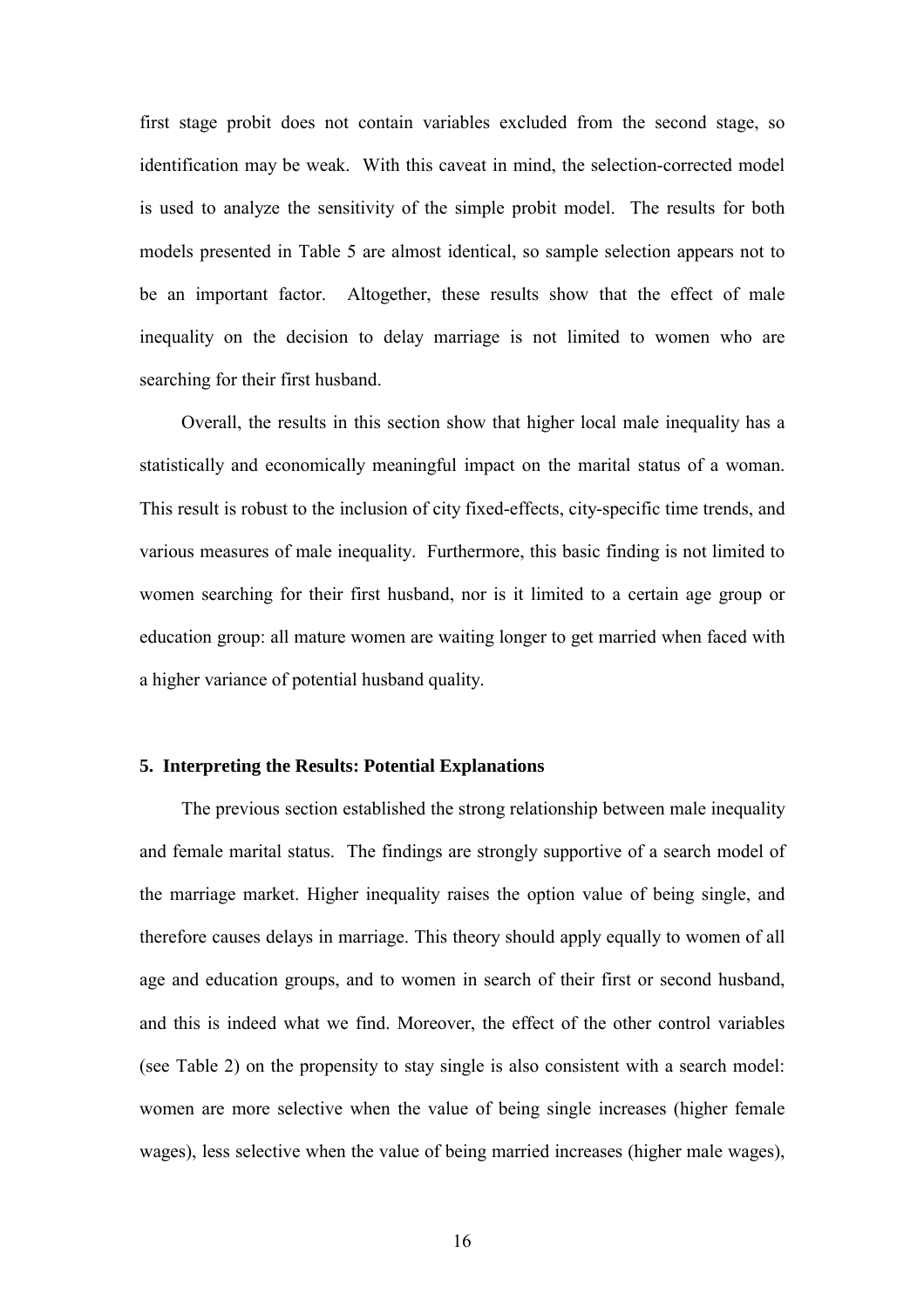and more likely to find a husband when the probability of receiving an offer increases (a higher sex ratio).

The rest of this section examines the alternative theoretical explanations (described in Section 2) for the relationship between inequality and age at first marriage, and assesses the empirical evidence for each one.

#### The Effect of Female Inequality

If there is a strong correlation between female inequality and male inequality, the results in the previous section could be picking up the effect of female inequality on the marital status of each woman. This could be due to men waiting longer to choose a wife because the quality distribution of potential wives is spreading out, or because the competitive environment in the marriage market changes in such a way so that it takes women longer to settle down.

Analyzing this issue has one important empirical problem  $-$  measuring female wage inequality is handicapped by the lack of information on a woman's actual work experience. This problem is much bigger for women than men since women tend to work less than men. We tackle this problem by working with residual female wage inequality. Using residual female inequality will at least control for the selection of female workers in the labor force based upon their observable characteristics (age and education).

Table 6 shows that female residual inequality actually has a negative impact on the probability of being single. This result is true even after controlling for male residual inequality. But, more importantly, the effect of male residual inequality is still positive and significant. The inclusion of female residual inequality does not affect this result. Regarding the negative coefficient on female residual inequality, we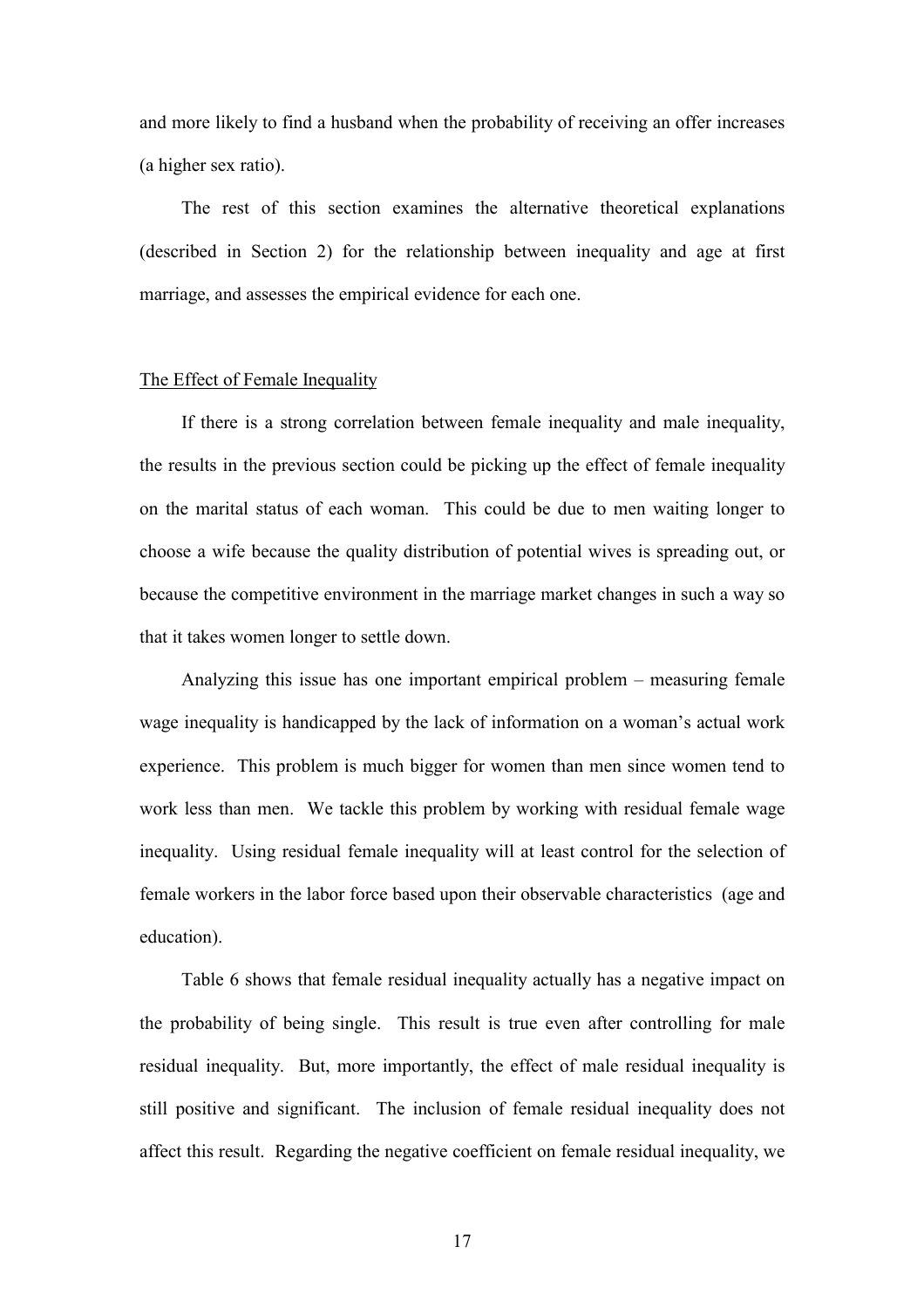suspect that this is due to reverse causation: in areas where women tend to marry more, women will also tend to work less, thus raising our measure of female inequality due to the higher variance in unobserved work experience. Another possible explanation is that higher male inequality raises the bargaining power of women inside the household (since they are more inclined to reject offers and keep searching for a better offer), thus decreasing their labor supply (see Chiappori et al., 2002; Grossbard-Schechtman, 1993; Angrist, 2002).

In Table 7, we directly address the issue of whether women work more in areas with higher male inequality, conditional on their marital status and number of children. As mentioned in Section 2, high work effort may yield larger returns in cities with higher inequality. Table 7 examines this issue with two different model specifications. The first model is a probit for whether the woman works full-time (at least 30 hours a week), and the second model is a generalized Tobit model on weeks worked in the calendar year prior to the census.<sup>16</sup> Each specification includes MA fixed-effects and the other control variables used in previous analyses.

The results in Table 7 reject the hypothesis that women work more when there is higher male inequality. This result is robust to both models and to the inclusion of female residual inequality. Therefore, there is no evidence that our main results are due to women working more when there is higher local male inequality. Furthermore, Table 7 supports our interpretation that the coefficient in Table 6 for female inequality is due to reverse causation: Table 7 clearly shows that higher female inequality is associated with women working less  $-$  thus causing us to attribute variation in actual female experience to our measure of female wage inequality. Consequently, when

 $16$  The generalized Tobit model accounts for the fact that in 1970 data on weeks worked comes only as a grouped variable.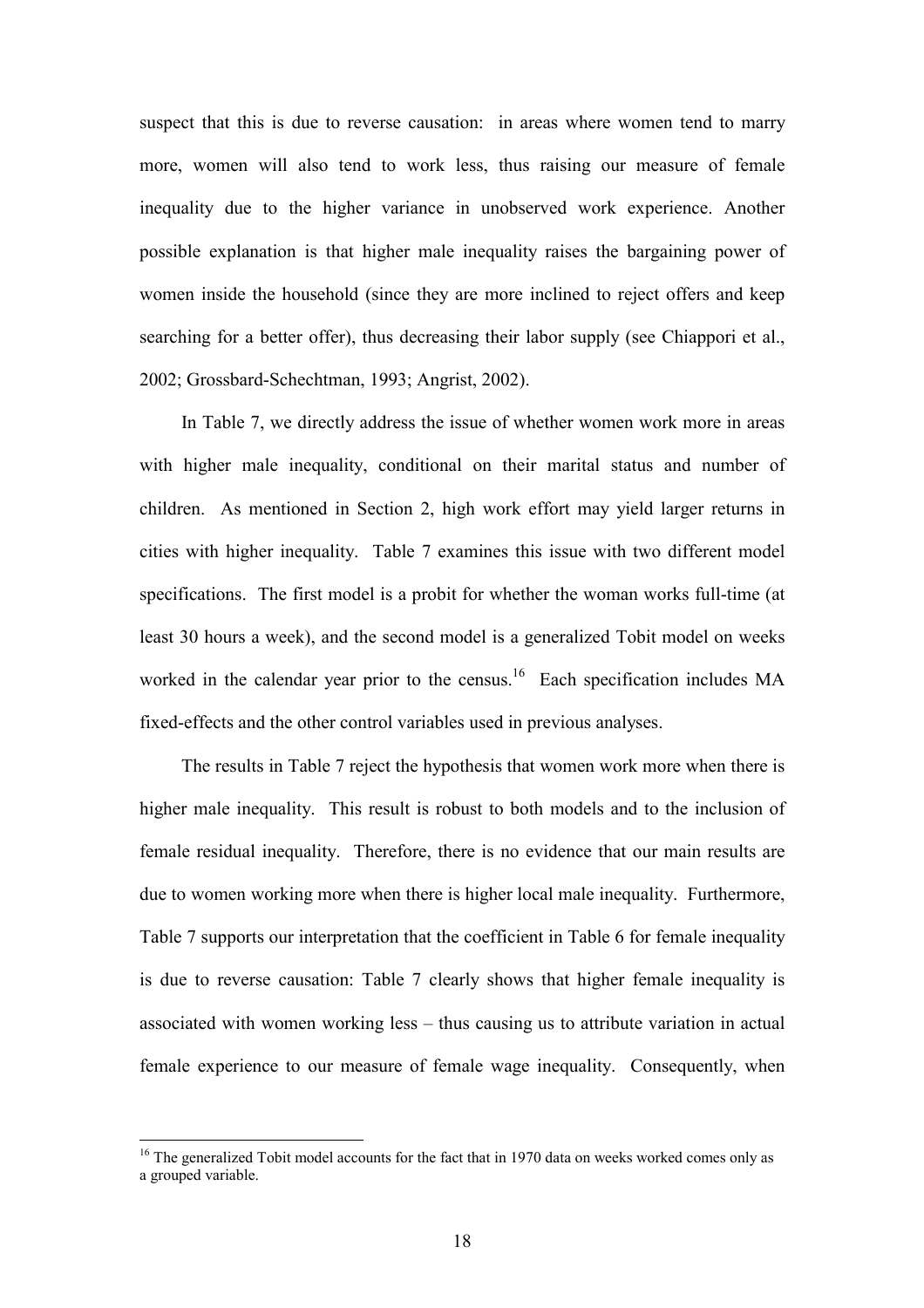women get married more, they work less and cause our measure of female wage inequality to increase (see Table 6).

#### Do Single Women Move to Areas With Higher Male Inequality?

If single women tend to move to areas with higher wage inequality, this endogenous moving could be responsible for the positive relationship between male inequality and the tendency to remain single. However, it should be noted that even if this were the case, it would still support our search interpretation  $-$  it would just mean that women are employing costlier search methods (moving between cities) than we anticipated. If, however, single women just happened to be moving to cities with higher inequality for reasons unrelated to searching for a husband, then our results would be spurious. We address this issue by controlling for whether a woman has moved between states in Table 8.

The first column in Table 8 repeats our basic probit analysis of female marital status using male inequality in the woman's current state of residence, rather than the woman's current MA of residence. The first column also controls for state of residence fixed-effects and shows that our basic result is robust to using state level measures for local male inequality. The second column in Table 8 controls for whether the woman has moved states since her birth (i.e. her current state of residence differs from her state of birth) and shows that the results are unaffected by controlling for endogenous moves between states. The third column controls for state fixedeffects both for the current residence and for the residence at birth. That is, we control for the state where she was born and where she lives at the time of the survey. Again, the results are unchanged. Finally, the last column shows that the results are robust to the use of male inequality in the respondent's state of birth instead of her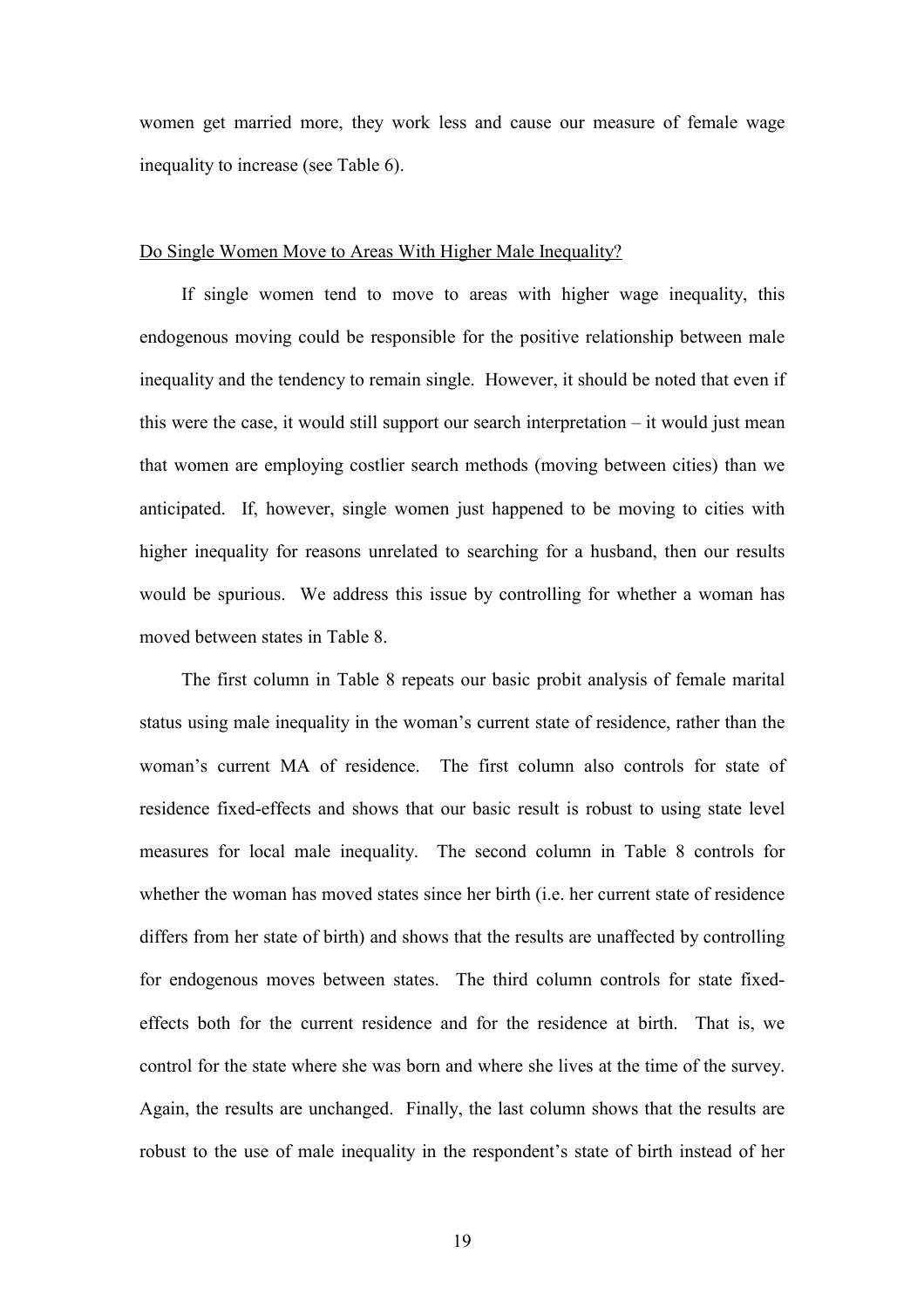current state. The use of inequality in the state of birth provides strong evidence of the causal interpretation of our basic results: it is impossible for a woman's choice of marital status to be endogenous to the level of male inequality in her state of birth, since there is no possible choice that she can make that can affect where she was born. Overall, Table 8 shows that the main results are not due to single women moving to areas with higher inequality.17

#### Are Men Deciding to Wait Longer When There is More Male Inequality?

In most cases, women marry men, so it should not be surprising that when women delay marriage, men tend to follow suit. However, the connection between higher male inequality and declining female marriage rates could be due to the joint phenomenon of men at the high end of the wage distribution choosing to delay marriage, and of men at the low end becoming "unmarriageable." In this sub-section, we address the issue of whether the decisions of men are driving our results with several different arguments.

First, we show that a probit analysis explaining the marriage status of men yields similar results to our previous analysis on women. The first two columns of Table 9 show that the probability of a man being single is unaffected by the local level of female inequality, but is positively and significantly affected by the local level of male inequality. These results reject the idea that men are waiting longer to get married in response to higher female inequality, and are simply a mirror-image of the results for women: both sexes are waiting longer to get married when there is higher male inequality. In addition, the coefficients on the other variables (not shown) indicate that men get married more when their labor market prospects improve, i.e.,

 $17$  This is consistent with Costa and Kahn (2000), who find that there were no significant trends between 1970 and 1990 in the locational choices of single women and single men.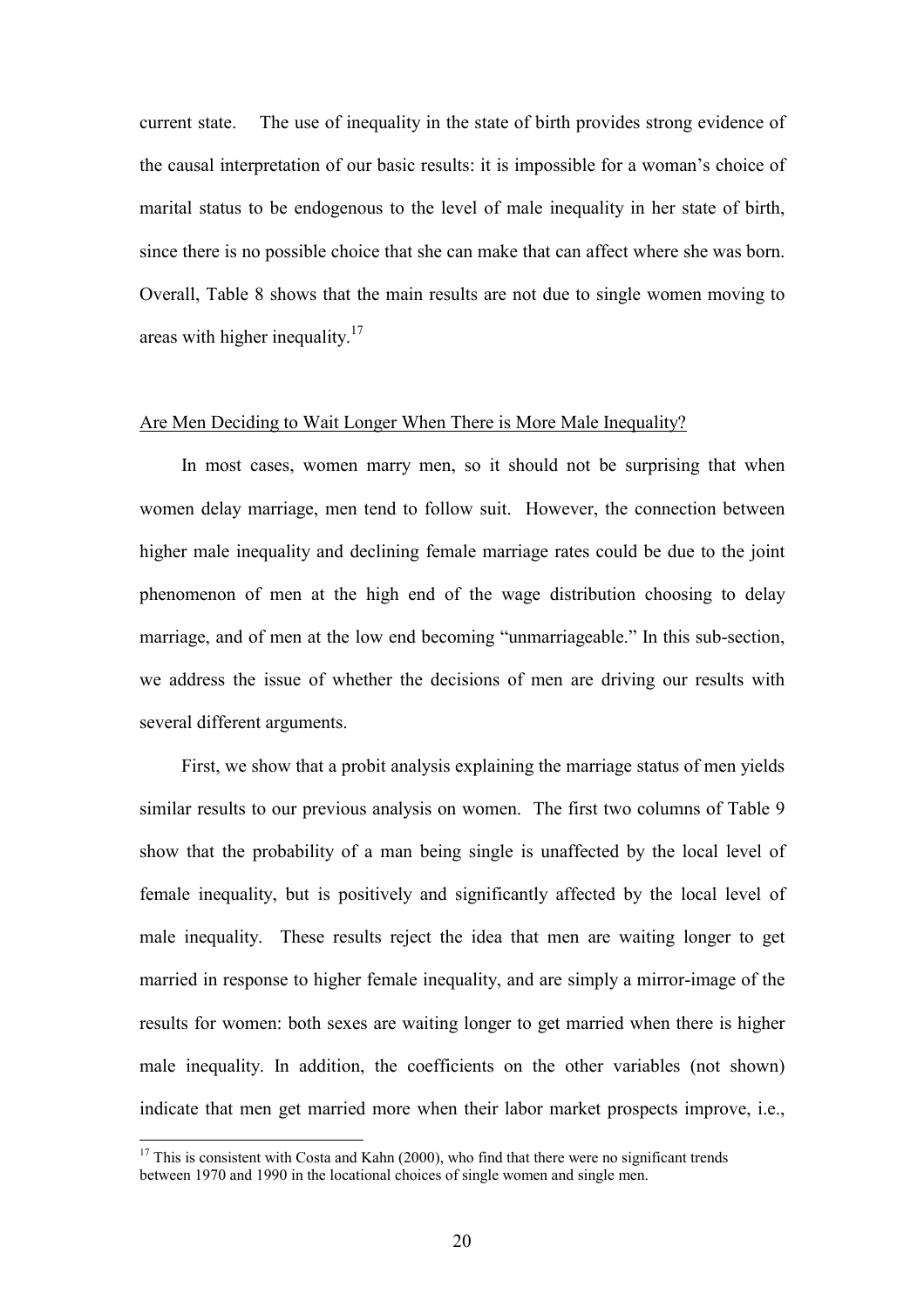when their gains to marriage are *smaller*.<sup>18</sup> These results suggest that marriage decisions are determined by the timing of the woman's preferences rather than the man's preferences. This notion coincides with the common belief that changes in women's preferences for work, education, and marriage have been the main factors driving the changes over time in marriage rates.

More concrete proof is provided in the remaining columns of Table 9. As mentioned above, higher male inequality could be causing delays in marriage by causing rich men who are getting richer to search more and/or become more selective, and by causing poor men who are getting poorer to become "unmarriageable." This hypothesis says that inequality is changing the distribution of men's wages, and the overall marriage rate is declining because the behavior of men with wages at the tails of the distribution is different than the behavior of men towards the center of the distribution. In other words, marriage rates are not declining given the wage of a man, it is just that the wages of men are spreading out and changing the aggregate marriage rate.

In the third column of Table 9, this hypothesis is tested directly by including the residual wage (controlling for age and education, which are already in the regression) of each man as an explanatory variable in the probit. Men without wages are dropped from the regression.<sup>19</sup> The effect of the individual man's wage is negative, which shows that men with higher wages are more likely to get married. This is consistent with the results mentioned above: men who seemingly have less to gain from marriage and more to offer, and therefore, should be more selective in their choice of

<sup>&</sup>lt;sup>18</sup> These results are not due to endogeneity of marriage and labor market conditions since this results holds true for the relative demand index which is based upon variation (the initial industrial composition and the national trends) which should be exogenous to changes in marital preferences.

 $19$  Men in school or who did not meet the hours or weeks-worked criteria were dropped from the regression. However, the results with this self-selected sample only confirm the robustness of our basic results to this new sample selection criterion.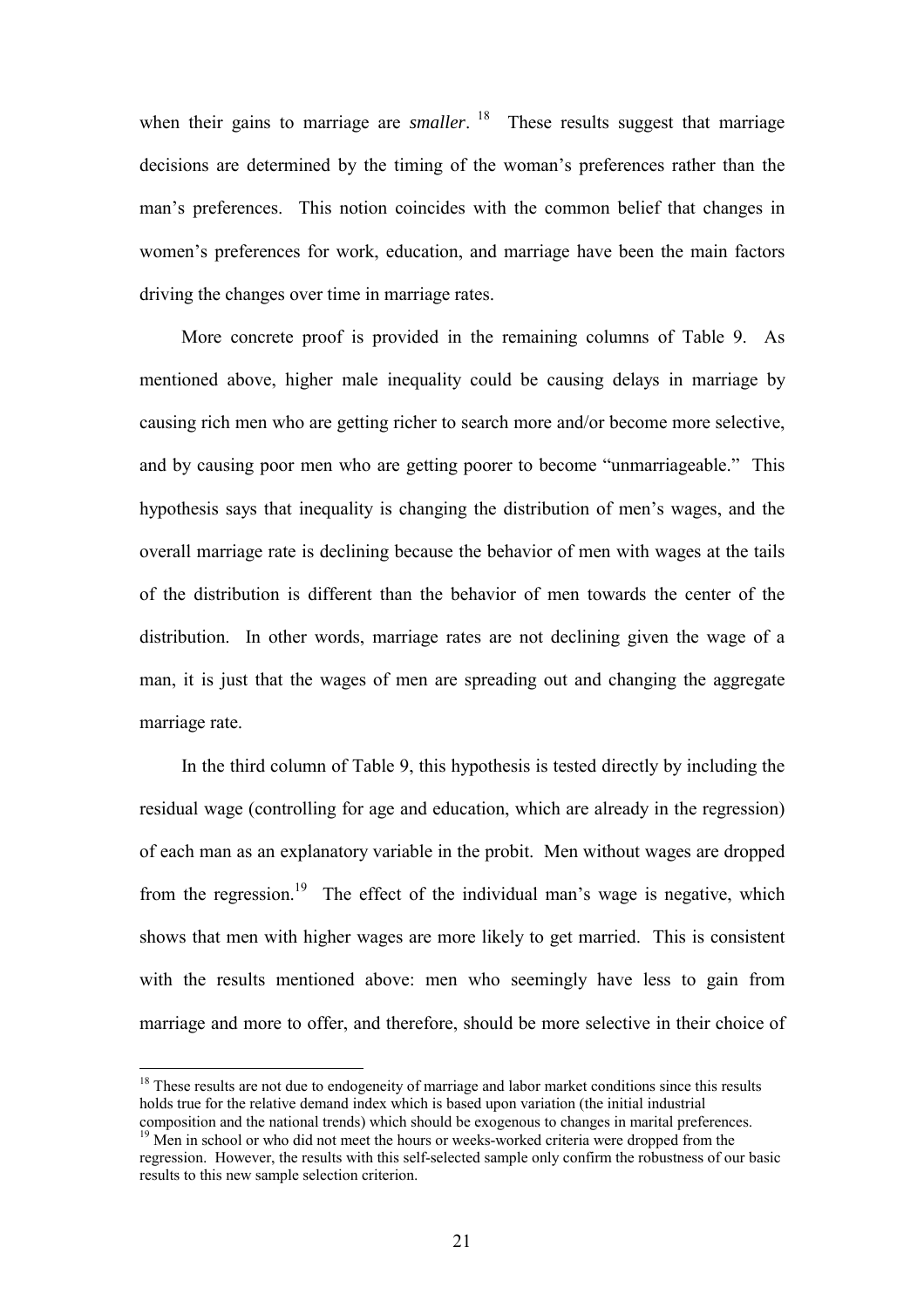spouse, actually are more likely to be married. In addition, this result is inconsistent with the signaling model, which predicts that men with higher wages wait longer to get married so that their signal becomes more clear.

More importantly, the coefficient on male inequality is unaffected (actually a bit larger) after including the man's own wage in the specification. This result is also true after including both the man's residual wage and the residual wage squared  $$ which captures the non-linearity in the hypothesis mentioned above (poor men cannot find anyone to marry and rich men are more selective, while the middle wage men are the most likely to get married). The estimates confirm this non-linearity hypothesis, but the effect of local male inequality is still significantly positive, and the magnitude is unchanged.

The last column in Table 9 includes the man's rank in the distribution of residual wages in his MA. The rank variable controls for the man's standing versus the other local men in competition for the same women, by essentially controlling for how many men are better (or worse) than he is in the local wage distribution. Interestingly, the rank coefficient wipes out the effect of the residual wage but not the residual wage squared, and is itself very significant: the "best" men (the higher ranked men) are clearly more likely to be married, once again illustrating the idea that females are determining the marriage decision. More importantly, the coefficient on local male inequality is unaffected. These results say that a man with the same wage and the same rank in the local wage distribution is more likely to be single if there is more male inequality in his city. Clearly, these results reject the notion that marital status given the wage of the man is unaffected by the local level of male inequality. The local level of male inequality is obviously changing the nature of the local marriage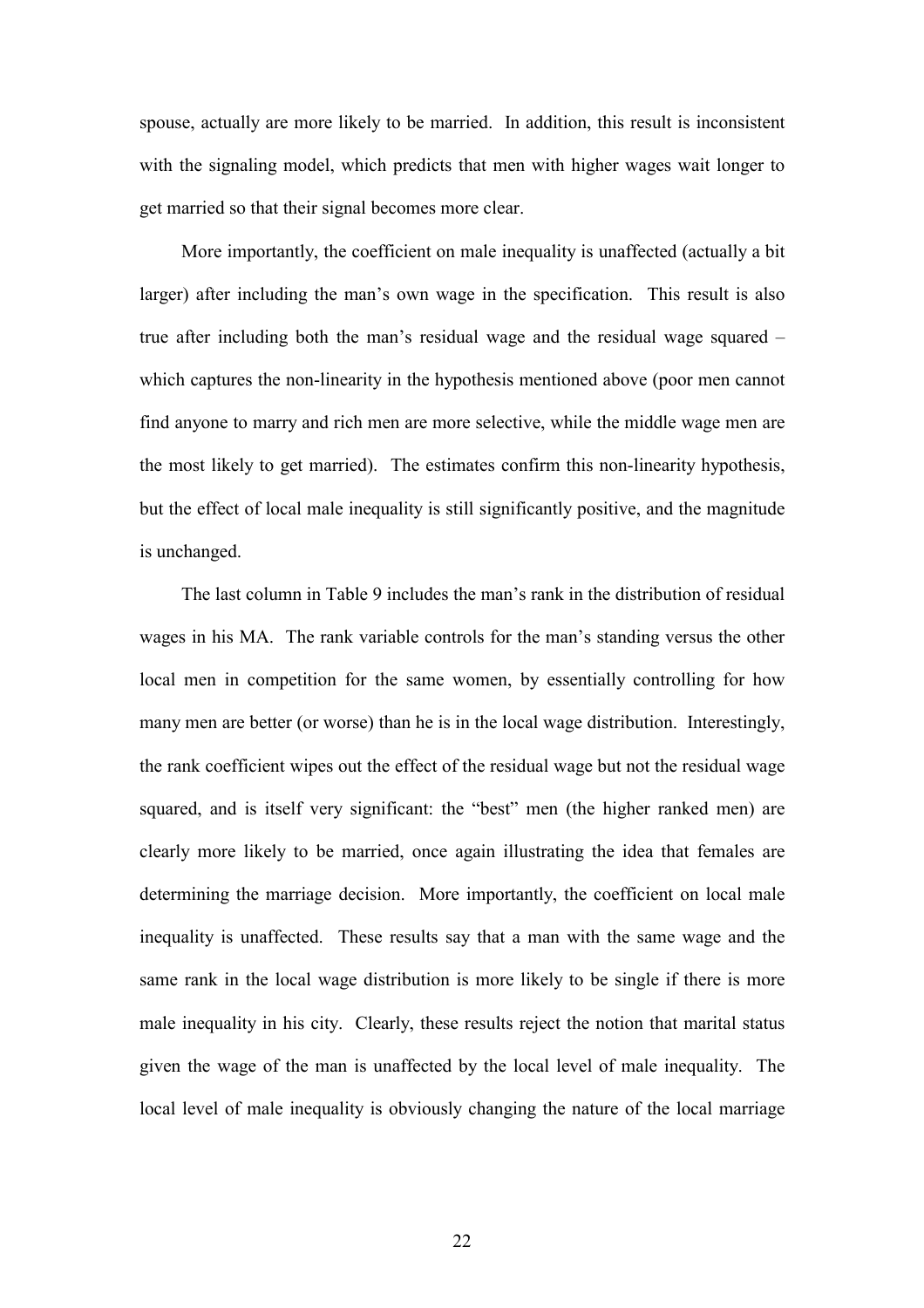market, and not just the behavior of rich men who are getting richer and poor men who are getting poorer.

#### **6. Conclusion**

This paper shows that higher male inequality in a city lowers the marriage rate of women. This basic finding applies to women searching for their first or second husband, and is not limited to a particular age or education group: all mature women are waiting longer to get married when faced with a higher variance of potential husband quality. The result is robust to various econometric specifications and to different measures of local male inequality, including the exogenously determined level of inequality in the woman's state-of-birth. Increasing male inequality explains about 30 percent of the marriage rate decline for women over the last few decades.

Several explanations for these results are examined, but the evidence is inconsistent with many of them. We show that male inequality is not simply acting as a proxy for female inequality, and there is no evidence that inequality lowers the incidence of marriage through an increased work effort channel. Furthermore, the results cannot be explained by the endogenous moving of single women to areas with higher inequality. The results also show that higher wage men get married earlier rather than later as predicted by the signaling model. Finally, the effect of male inequality on marital status is not due to changes in the behavior of men caused by the wages of rich men getting richer and poor men getting poorer. Even conditional upon the wages and rank of each individual man, higher male inequality is clearly altering the fundamentals of the local marriage market, resulting in lower marriage rates. Overall, the evidence is supportive of the idea that higher male inequality increases the option value for women to search longer for a husband. This is the only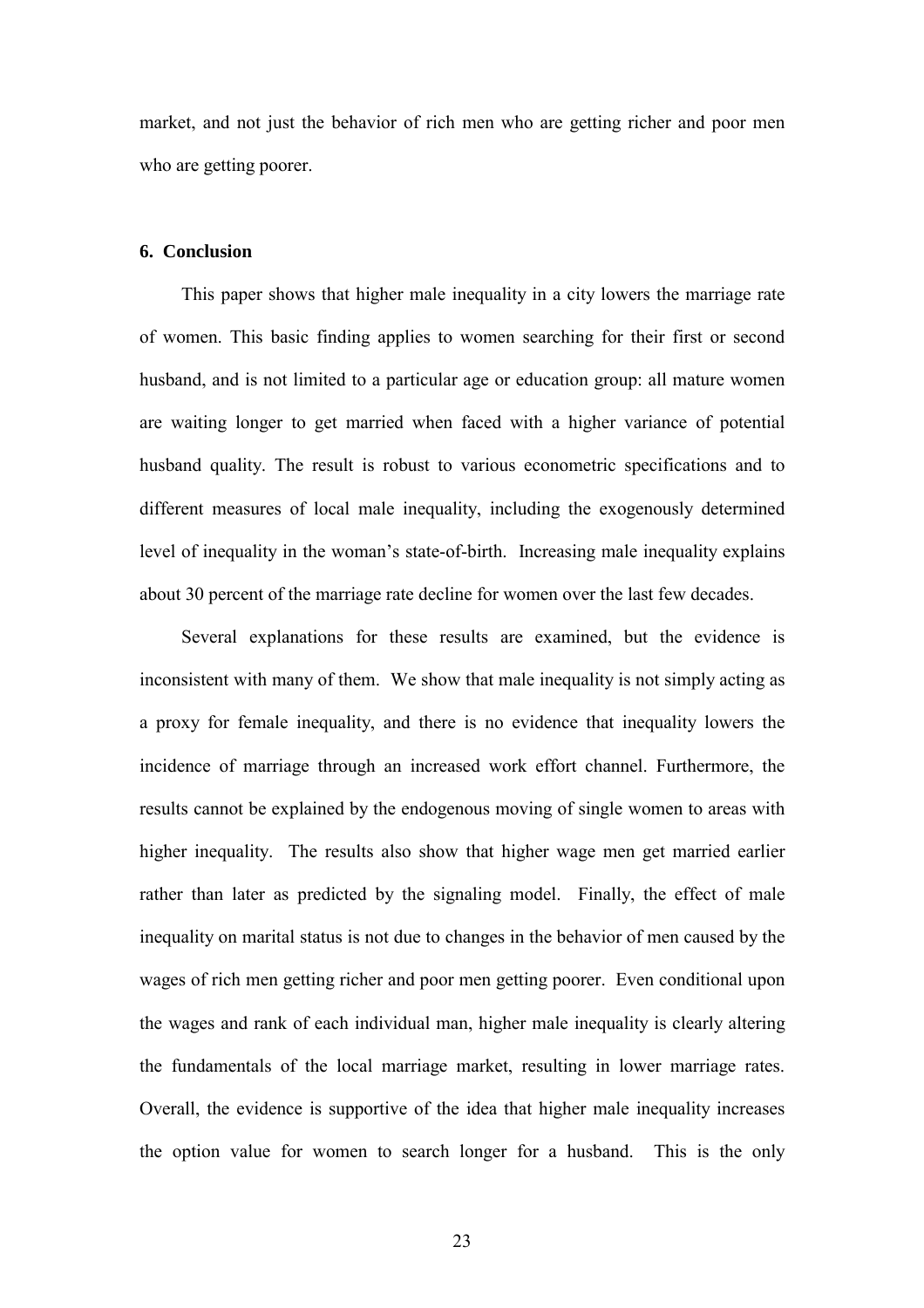explanation consistent with the robustness of these results to women of all age and education groups and to women searching for their first or second husband.

Overall, this paper makes at least three important contributions. First, the results increase our understanding of the factors that determine a city's marriage rate. Second, the analysis determines the degree to which inequality has contributed to the overall decline in marriage rates in the United States in the last few decades. Third, we identify a new consequence of the growing disparity in the wage distribution  $$ declining marriage rates. Although the causes of higher inequality have been studied extensively, the consequences on society have received less attention. Here, we demonstrate the effect of inequality on declining marriage rates, which may have important implications for society. For example, higher rates of single men and women may lead to more out-of-wedlock children, loss of the utility from marriage, excessive search in the marriage market, higher crime, lower incentives to work hard, etc. A possible extension of this analysis would examine the role of inequality on divorce rates, but the search theory predictions regarding divorce are not unambiguous: inequality raises the incentive to search outside the marriage, but since women tend to marry high wage men, their gains from the current marriage may also be higher. Sorting out all these issues will allow for a more complete assessment of the impact of higher inequality on society as a whole.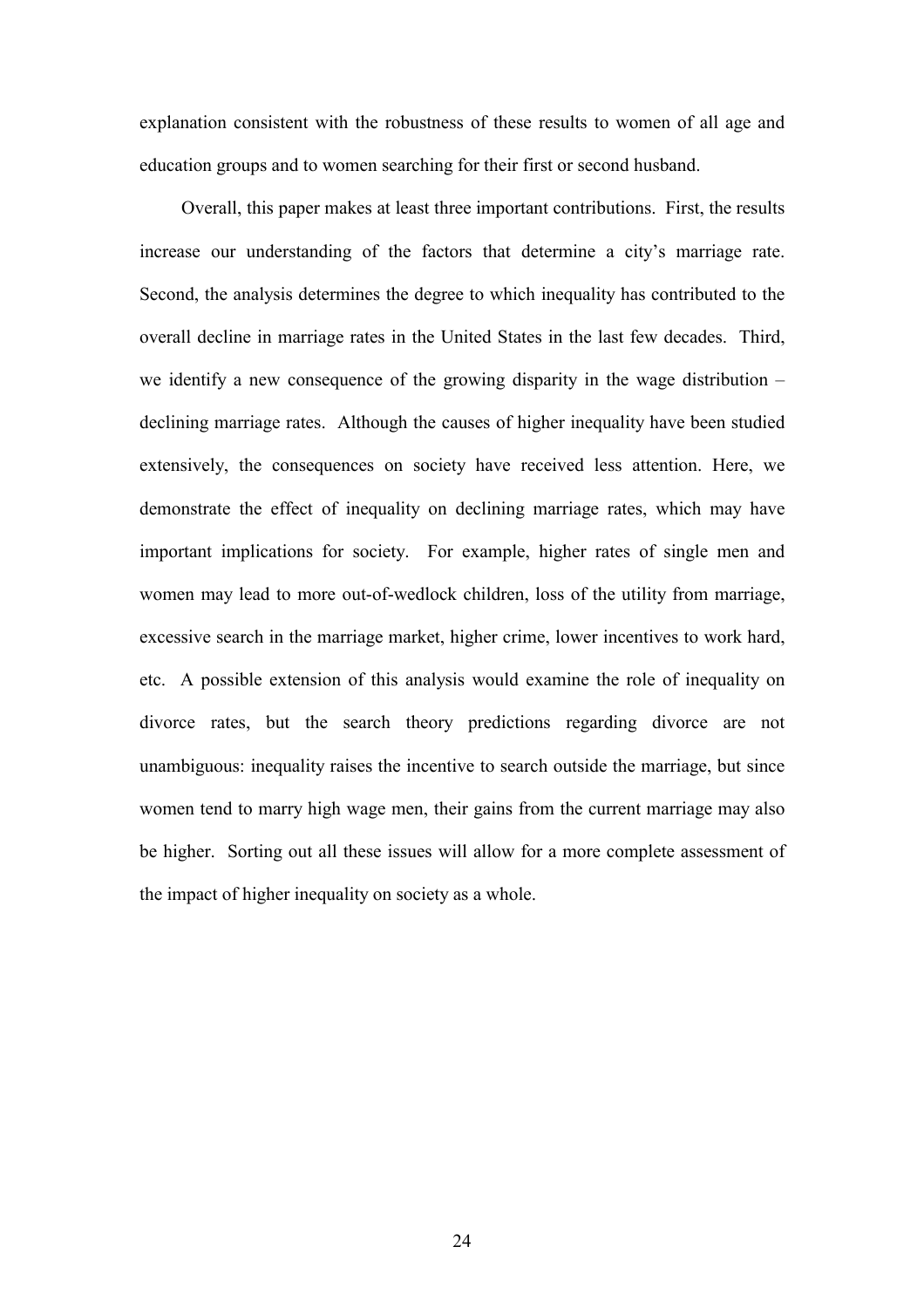#### **References**

- Akerlof, George A., "Men Without Children," *Economic Journal*, 108, (March 1998): 287-309.
- Alesina, Alberto, and La Ferrara, Eliana. "Participation in Heterogeneous Communities.î *Quarterly Journal of Economics,* 115(3), (August 2000): 847- 904.
- Angrist, Joshua. "Consequences of Imbalanced Sex Ratios: Evidence from America's Second Generation,<sup>n</sup> *Quarterly Journal of Economics*, 117(3), (August 2002).
- Becker, Gary S. "A Theory of Marriage: Part I." *Journal of Political Economy*, 81(2), (July-August 1973): 813-846.
- Becker, Gary S. "A Theory of Marriage: Part II." *Journal of Political Economy*, 82(2) Part II, (March-April 1974): S11-S26.
- Becker, Gary S. *A Treatise on the Family*, Enlarged edition (1991). Cambridge, MA: Harvard University Press.
- Becker, Gary S.; Landes, Elizabeth M.; and Robert T. Michel. "An Economic Analysis of Marital Instability*.*î *Journal of Political Economy*, 85(6), (December 1977): 1141-87.
- Bergstrom, Theodore; and Mark Bagnoli. "Courtship as a Waiting Game." *Journal of Political Economy*, 101(1), (February 1993): 185-202.
- Bergstrom, Theodore; and Schoeni, Robert F. "Income Prospects and Age-at-Marriage." *Journal of Population Economics*, 9(2), (May 1996): 115-130.
- Blau, Francine D.; Kahn, Lawrence D.; and Waldfogel, Jane. "Understanding Young Womenís Marriage Decisions: The Role of Labor and Marriage Market Conditions.î *Industrial and Labor Relations Review*, 53(4), (July 2000): 624- 647.
- Bound, John, and Johnson, George. "Changes in the Structure of Wages in the 1980's: An Evaluation of Alternative Explanations." American Economic *Review,* 82 (3), (June 1992): 371-392.
- Burdett, Kenneth and Ondrich, Jan I. "How Changes in Labor Demand Affect Unemployed Workers.î *Journal of Labor Economics,* 3(1), (January 1985): 1- 10.
- Chiappori, Pierre-André; Fortin, Bernard; and Lacroix, Guy. "Marriage Market, Divorce Legislation, and Household Labor Supply." *Journal of Political Economy*, 110(1), (February 2002): 37-72.
- Costa, Dora L.; and Kahn, Matthew E. "Power Couples: Changes in the Locational Choice of the College-Educated, 1940-1990." *Quarterly Journal of Economics*, 115(4), (November 2000): 1287-1315.
- Fernandez, Raquel; Guner, Nezih; and Knowles, John. "Love and Money: A Theoretical and Empirical Analysis of Household Sorting and Inequality," CEPR Working Paper 3040, November 2001.
- Fernandez, Raquel and Rogerson, Richard. "Sorting and Long-Run Inequality." *Quarterly Journal of Economics*, 116(4), (November 2001): 1305-1341.
- Frankel, David M. and Gould, Eric D. "The Retail Price of Inequality." *Journal of Urban Economics,* 49(2), (March 2001): 219-239.
- Goldin, Claudia; and Katz, Lawrence F. "The Power of the Pill: Oral Contraceptives and Women's Career and Marriage Decisions." NBER Working Paper No. 7527, February 2000, forthcoming *Journal of Political Economy*.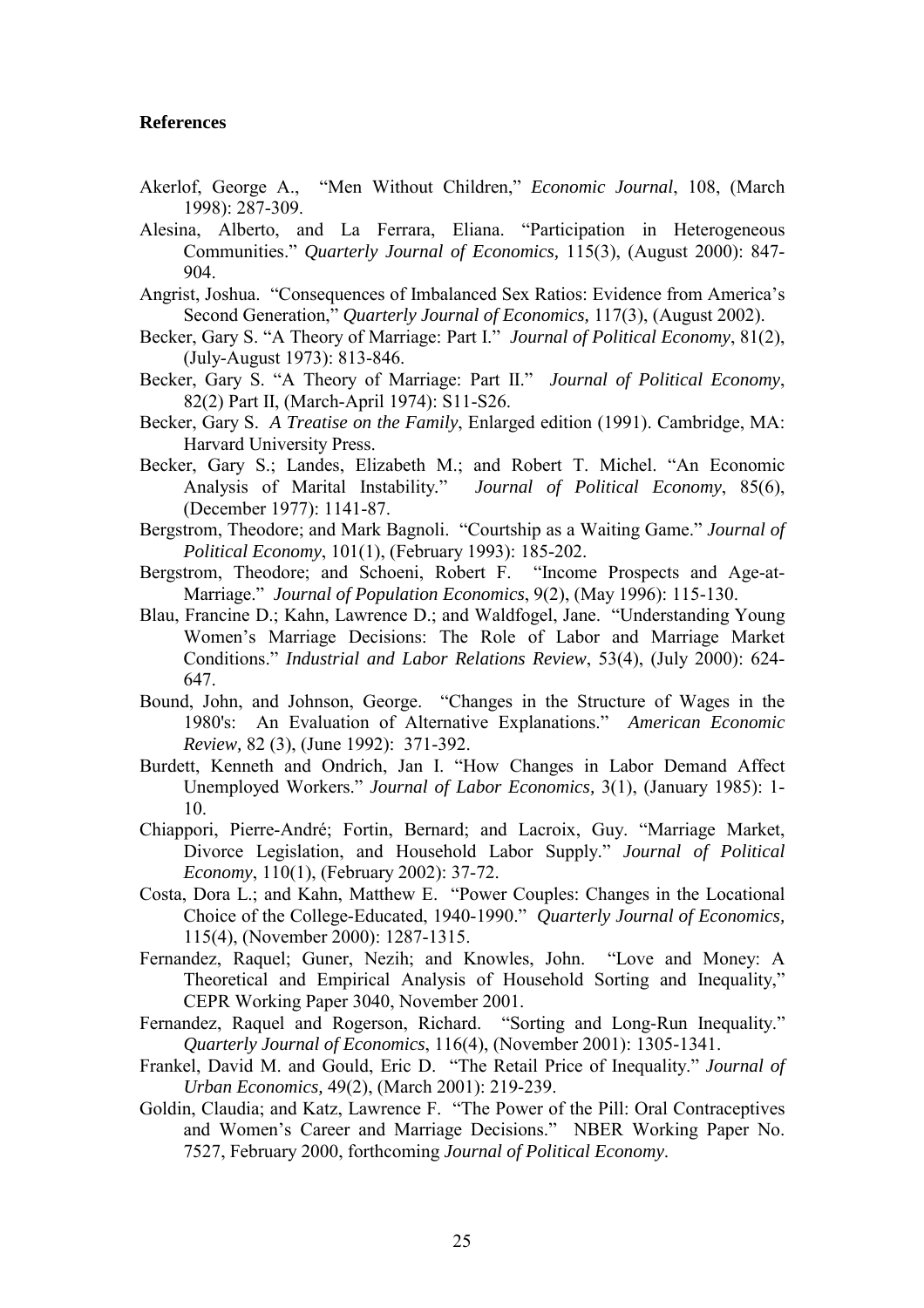- Gottschalk, Peter, and Moffitt, Robert. "The Growth in Earnings Instability in the U.S. Labor Market." *Brookings Papers on Economic Activity*, 0(2), (1994): 217-254.
- Gould, Eric D. "Rising Wage Inequality, Comparative Advantage, and the Growing Importance of General Skills in the United States." Journal of Labor *Economics*, 20(1), (January 2002):105-147.
- Gould, Eric D., Moav, Omer, and Weinberg, Bruce A. "Precautionary Demand for Education, Inequality, and Technological Progress." *Journal of Economic Growth*, 6, (December 2001): 285-315.
- Gould, Eric D., Weinberg, Bruce A., and Mustard, David. "Crime and Local Labor Market Opportunities in the United States: 1979-1997." *Review of Economics and Statistics*, 84(1), (February 2002).
- Greenwood, Jeremy; Guner, Nezih; and Knowles, John. "A Macroeconomic Analysis of Marriage, Fertility, and the Distribution of Income," June 2000, SSRN Working paper.
- Grossbard-Schechtman, Shoshana. *On the Economics of Marriage: A Theory of Marriage, Labor, and Divorce.* Boulder, Colo.: Westview, 1993.
- Hamermesh, Daniel S. "The Craft of Labormetrics." *Industrial and Labor Relations Review*, 53(3), (April 2000): 363-380.
- Heckman, James J. "Sample Selection Bias as a Specification Error." *Econometrica*, 47(1), (January 1979): 153-161.
- Juhn, Chinhui. "Decline of Male Labor Market Participation: The Role of Declining Market Opportunities." *Quarterly Journal of Economics*, 107(1), (February 1992): 79-121.
- Juhn, Chinhui; Murphy, Kevin M.; and Pierce, Brooks. "Wage Inequality and the Rise in Returns to Skill." *Journal of Political Economy*, 101(3), (June 1993): 410-443.
- Katz, Lawrence F., and Murphy, Kevin M. "Changes in Relative Wages, 1963-1987: Supply and Demand Factors.<sup>"</sup> Quarterly Journal of Economics, 107(1), (February 1992): 35-78.
- Kremer, Michael. "How Much Does Sorting Increase Inequality?" *Quarterly Journal of Economics,* 112(1), (February 1997): 115-139.
- Lippman, Steven A., and McCall, John J. "The Economics of Job Search: A Survey." *Economic Inquiry,* 14(1), (September 1976): 155-189.
- Moulton, Brent R. "Random Group Effects and the Precision of Regression Estimates.î *Journal of Econometrics,* 32(3), (August 1986): 385:397.
- Weiss, Yoram; and Willis Robert J. "Match Quality, New Information, and Marital Dissolution." *Journal of Labor Economics*, 15(1) Part 2, (January 1997): S293-S329.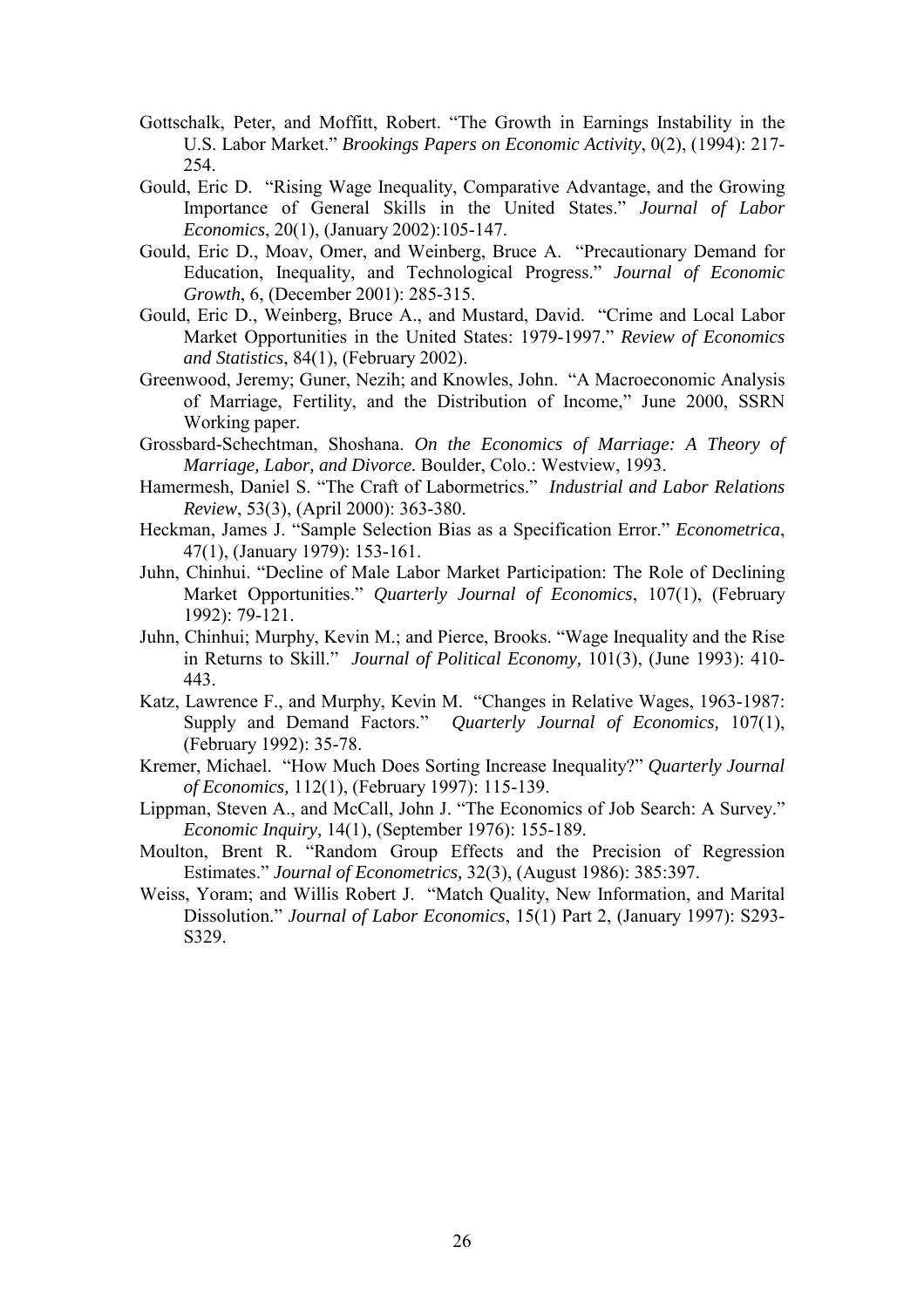

**Figure 1: Proportion Single Women by Age (1970, 1980, and 1990)**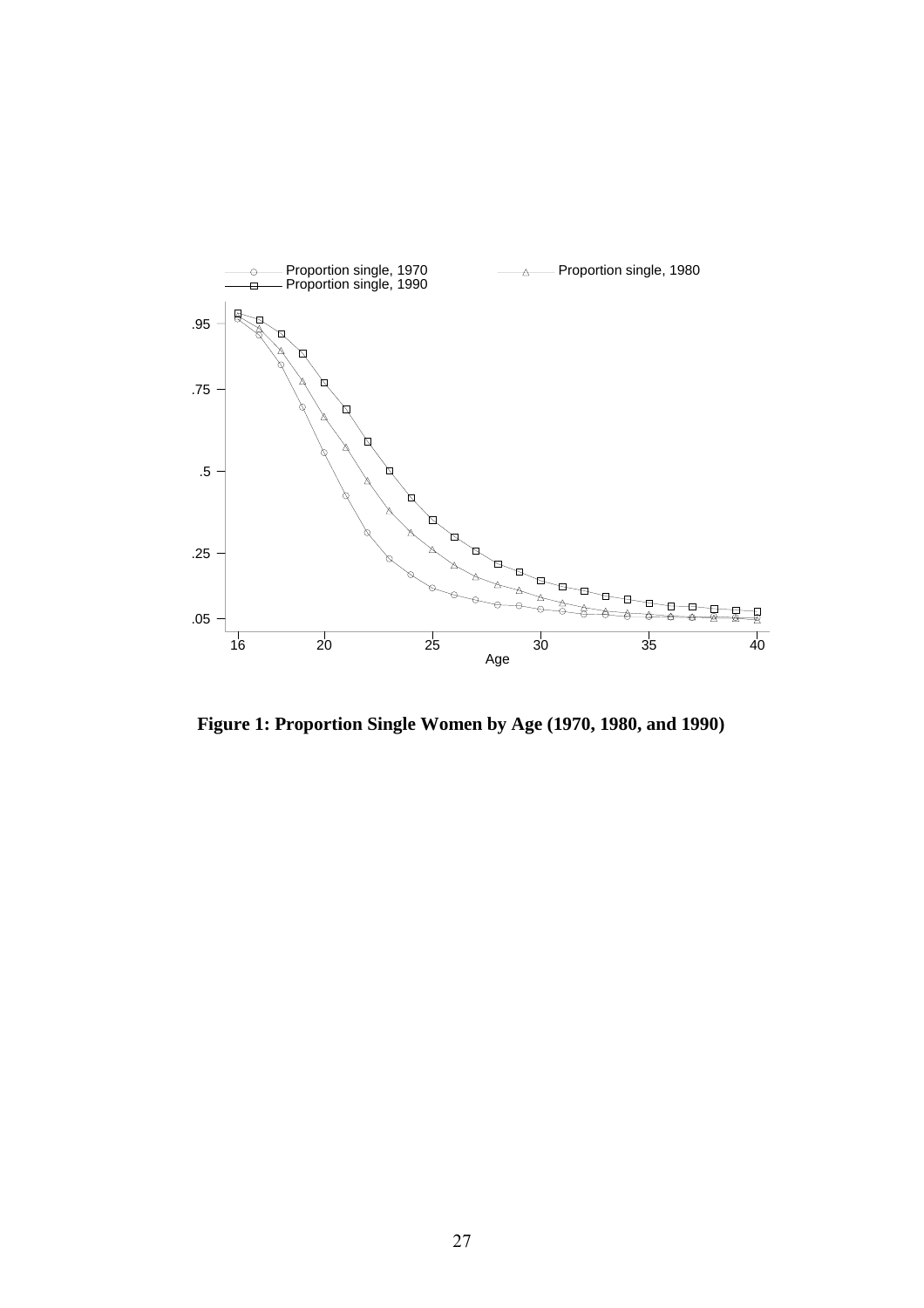

**Figure 2: Wage Inequality of White Men (1970, 1980, and 1990)**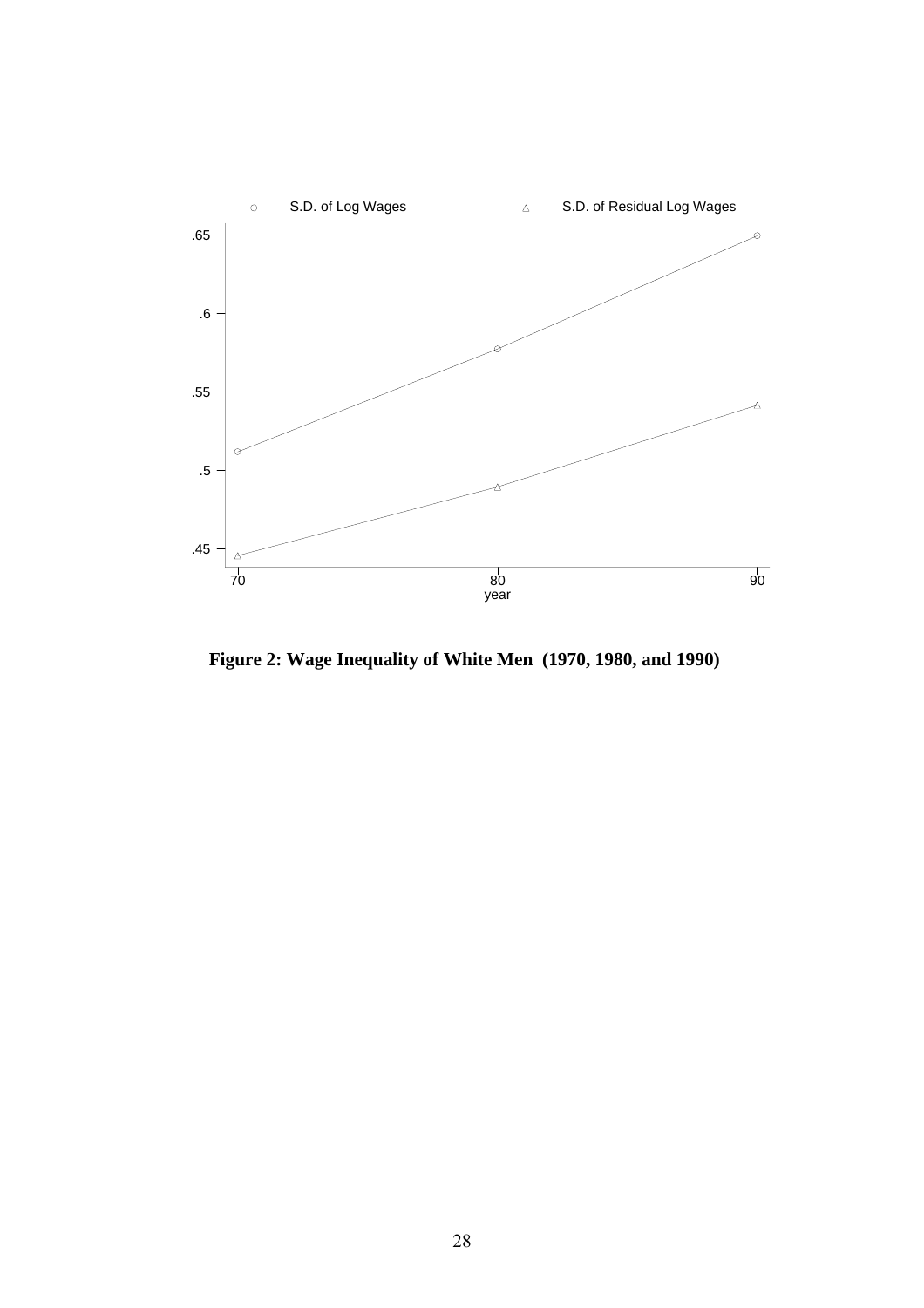

#### **Figure 3: Marriage Rates and Inequality (1970, 1980, and 1990)**

Note: The straight lines are obtained from a regression of the proportion never married on inequality by metropolitan area (weighted by population). The regression coefficients and standard errors are:

1970: 0.217 (.095)

1980: 0.496 (.083)

1990: 0.530 (.081).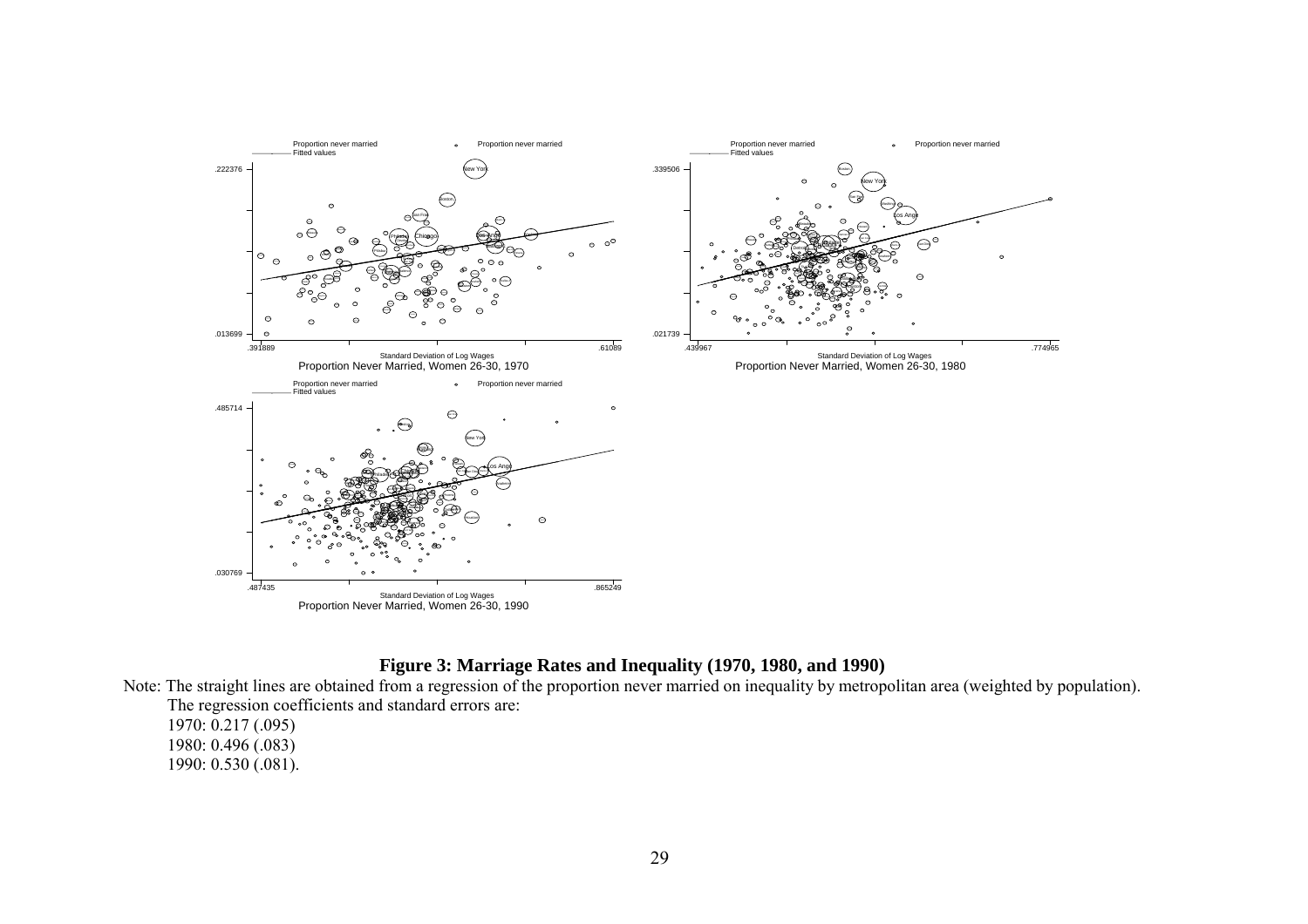

#### **Figure 4: Changes in Marriage Rates and Inequality**

Note: The straight lines are obtained from a regression of the change in the proportion never married on the change in inequality by metropolitan area (weighted by population). The regression coefficients and standard errors are:

1970-1980: 0.254 (.129) 1980-1990: 0.224 (.081) 1970-1990: 0.383 (.123).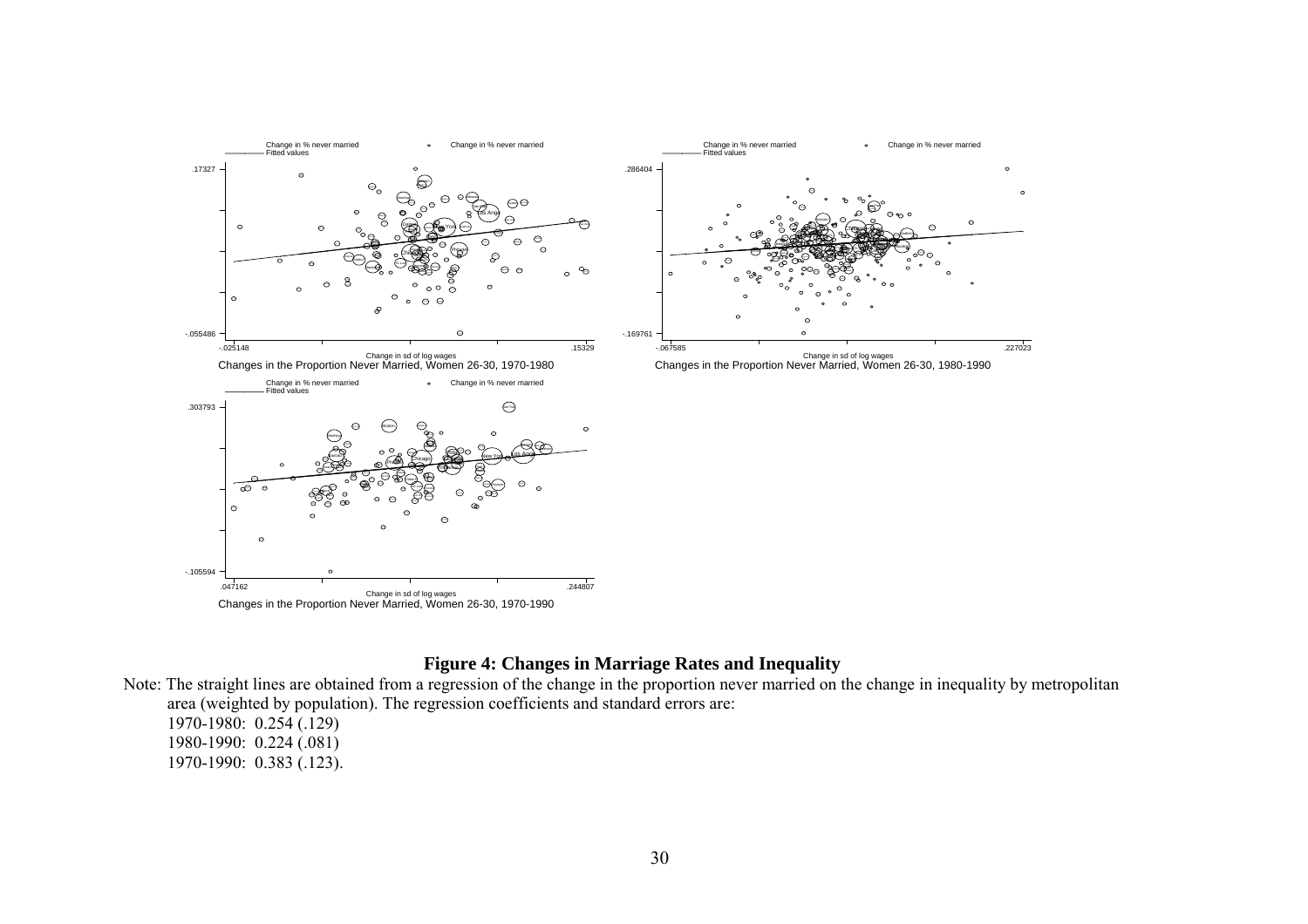|                                                          | 1970  | 1980  | 1990  |
|----------------------------------------------------------|-------|-------|-------|
| Percent White Women<br>Age 20 Never Married              | 0.59  | 0.70  | 0.80  |
| Percent White Women<br>Age 25 Never Married              | 0.17  | 0.29  | 0.40  |
| Percent White Women<br>Age 30 Never Married              | 0.09  | 0.13  | 0.19  |
| <b>Standard Deviation of</b><br>Male Log Wages           | 0.49  | 0.57  | 0.64  |
| <b>Standard Deviation of</b><br>Male Residual Inequality | 0.42  | 0.47  | 0.53  |
| Mean Male Hourly Wage                                    | 15.49 | 15.05 | 14.67 |
| Mean Female Hourly<br>Wage                               | 9.81  | 9.42  | 10.53 |
| Sex Ratio<br>(Males/Females)                             | 0.94  | 0.97  | 0.99  |
| <b>Index of Relative</b><br>Demand for Female<br>Labor   | 0.316 | 0.322 | 0.338 |
| Log Population                                           | 13.62 | 13.33 | 13.33 |

#### **Table 1: Sample Statistics (United States Censuses 1970, 1980, and 1990)**

Sample includes white women between the ages of 16 and 35 who lived in a metropolitan area in the Census years 1970, 1980, and 1990. Nominal variables were converted to 1990 real values using the CPI.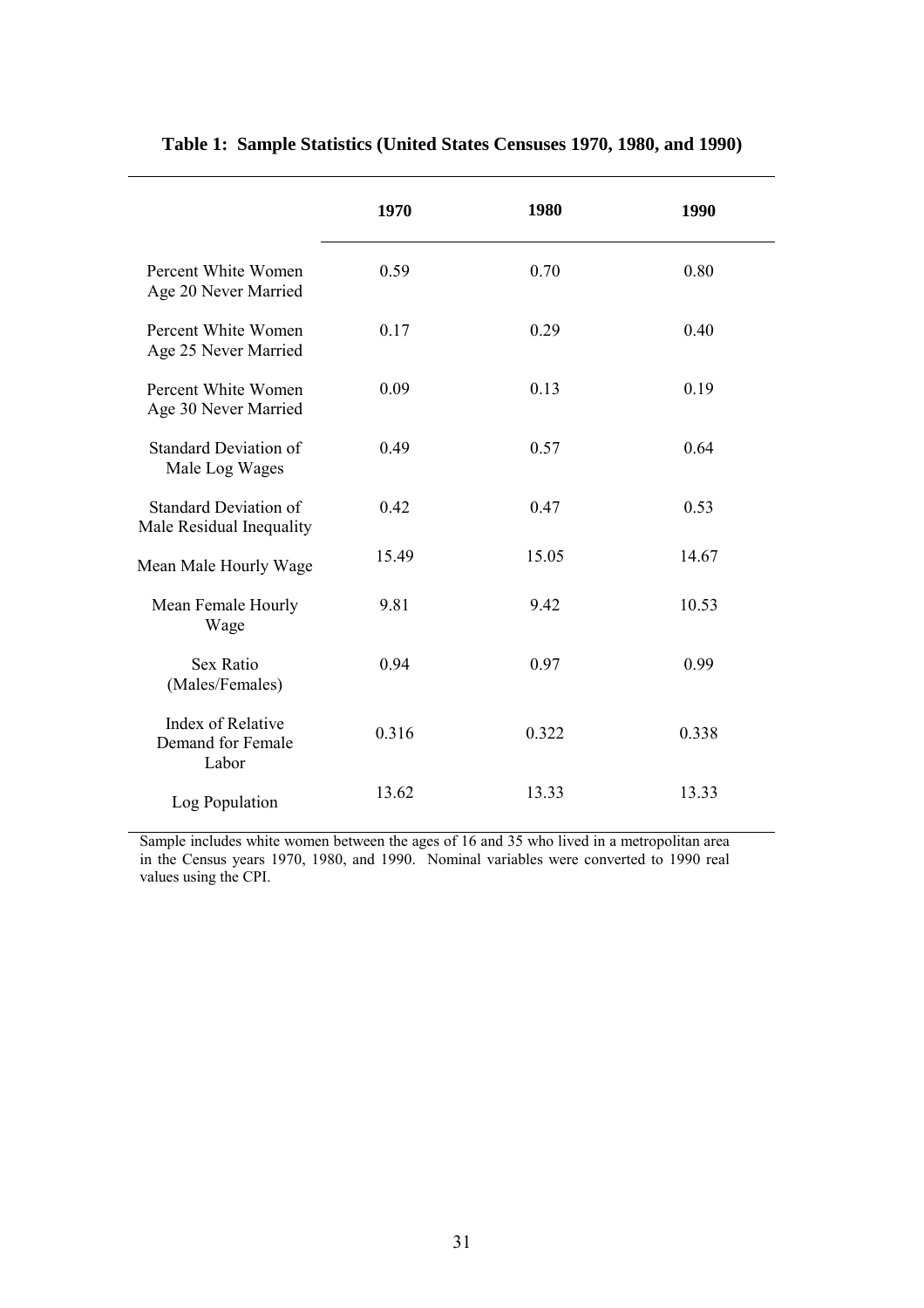|                                          | <b>Pooled</b>            | <b>MA</b> fixed effects | <b>MA Fixed</b><br><b>Effects + MA</b><br><b>Linear Trend</b> |
|------------------------------------------|--------------------------|-------------------------|---------------------------------------------------------------|
| <b>Standard Deviation of Male Log</b>    | 0.198                    | 0.273                   | 0.310                                                         |
| Wages in Metro Area                      | (.058)                   | (.068)                  | (.077)                                                        |
| Mean Male Wage in Metro Area             | $-0.005$                 | $-0.008$                | 0.0002                                                        |
|                                          | (.002)                   | (.003)                  | (.003)                                                        |
| Mean Female Wage in MA                   | 0.016                    | 0.014                   | 0.004                                                         |
|                                          | (.005)                   | (.003)                  | (.004)                                                        |
| Relative Demand Index for                | 1.227                    | 2.703                   | 4.720                                                         |
| Female Labor in MA                       | (.122)                   | (.700)                  | (1.263)                                                       |
| Sex ratio in Metro Area                  | $-0.268$                 | $-0.139$                | $-0.156$                                                      |
|                                          | (.035)                   | (.055)                  | (.089)                                                        |
| Log Population in Metro Area             | 0.015<br>(.003)<br>0.039 | 0.008<br>(.010)         | $-0.018$<br>(.016)                                            |
| HS Graduate Dummy                        | (.004)<br>0.184          | 0.039<br>(.004)<br>.183 | 0.041<br>(.004)                                               |
| Some College Dummy                       | (.006)<br>0.305          | (.006)<br>0.303         | 0.186<br>(.006)<br>0.306                                      |
| College Graduate Dummy                   | (.006)                   | (.006)                  | (.006)                                                        |
| 1980 Year dummy                          | 0.117                    | 0.097                   | 0.116                                                         |
|                                          | (.007)                   | (.009)                  | (.010)                                                        |
|                                          | 0.167                    | 0.119                   | 0.148                                                         |
| 1990 Year dummy                          | (.011)                   | (.023)                  | (.031)                                                        |
| Age dummies                              | Yes                      | Yes                     | Yes                                                           |
| Geographic Fixed Effects                 | Region                   | Metro Area              | Metro Area                                                    |
| MA Specific Linear<br><b>Time Trends</b> | N <sub>o</sub>           | N <sub>0</sub>          | Yes                                                           |
| No. of Metro Areas                       | 321                      | 321                     | 122                                                           |
| No. of observations                      | 320,788                  | 320,788                 | 270,242                                                       |

#### **Table 2: Probit for Being Single, White Women Ages 21-30 (1970, 1980, 1990)**

The coefficients represent the marginal effects of the explanatory variables (evaluated at the means) on the probability of being single, estimated from a probit model. The sample includes all white women aged between 21 and 30, who lived in a metropolitan area, from the 1970, 1980 and 1990 Census years. Each specification includes an intercept. Standard errors (in parentheses) are adjusted for clustering by metropolitan area and year.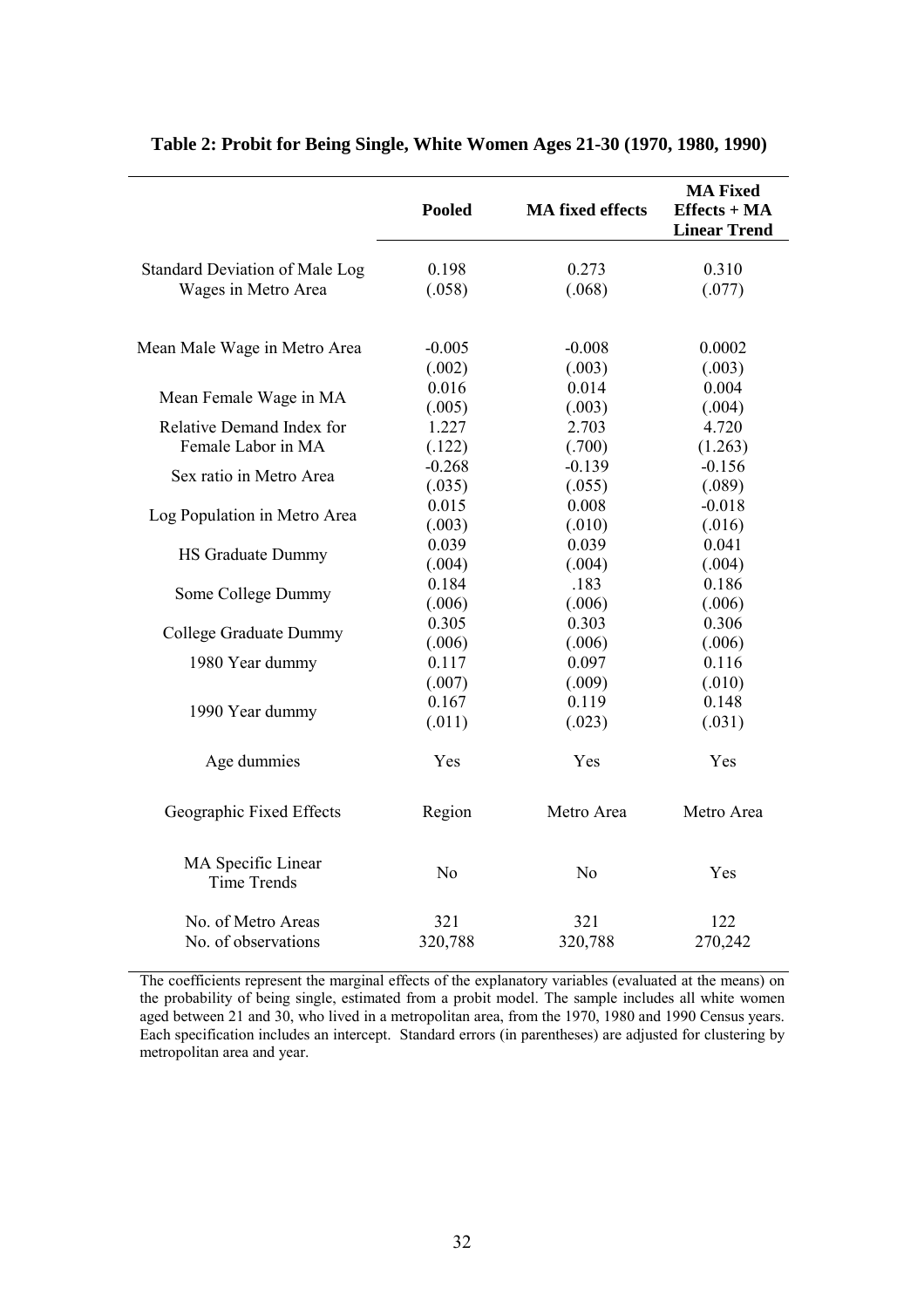|                                                              | <b>Pooled</b>   | <b>MA</b> fixed effects            | <b>MA Fixed</b><br>$E \text{ffects} + \text{MA}$<br><b>Linear Trend</b> |
|--------------------------------------------------------------|-----------------|------------------------------------|-------------------------------------------------------------------------|
|                                                              |                 | Coefficient Estimates from Table 2 |                                                                         |
| <b>Standard Deviation of Male Log</b><br>Wages in Metro Area | 0.198<br>(.058) | 0.273<br>(.068)                    | 0.310<br>(.077)                                                         |
|                                                              |                 | <b>Predicted Effects</b>           |                                                                         |
| % Marriage Trend Explained<br>1970-1990                      | 18.4            | 25.4                               | 28.8                                                                    |
| % Marriage Trend Explained<br>1970-1980                      | 15.2            | 21.0                               | 23.8                                                                    |
| % Marriage Trend Explained<br>1980-1990                      | 23.1            | 31.9                               | 36.2                                                                    |

#### **Table 3: Predicted Effects of Inequality on Marriage Trends**

Predicted effects are calculated by multiplying the marginal effect coefficient in Table 2 by the change in male inequality (standard deviation of weekly wages) and dividing by the average change in the marriage rate of white women ages 21-30.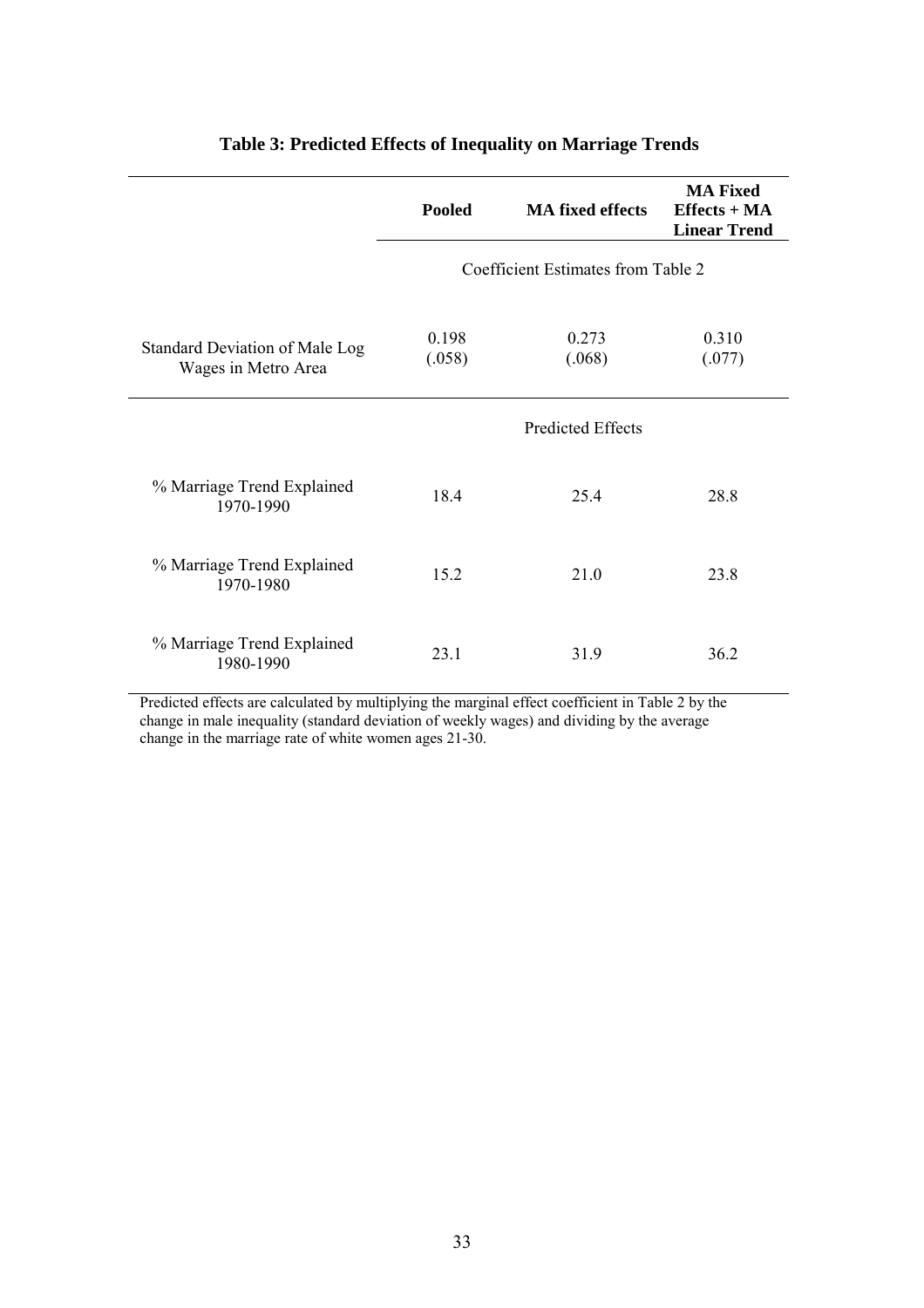| <b>Measure of</b>                                                     | <b>Sample Selection of</b> | <b>Probit for Being Single</b> |                                   |  |
|-----------------------------------------------------------------------|----------------------------|--------------------------------|-----------------------------------|--|
| <b>Inequality in MA</b>                                               | <b>White Females</b>       | <b>Pooled</b>                  | <b>MA Fixed</b><br><b>Effects</b> |  |
| <b>Standard Deviation</b>                                             | Ages 21-30                 | 0.198                          | 0.273                             |  |
| of Log Male Wages                                                     |                            | (.058)                         | (.068)                            |  |
| S.D. of Residual<br>Male Wages<br>(controls for age<br>and education) | Ages 21-30                 | 0.181<br>(.076)                | 0.220<br>(.080)                   |  |
| S.D. of Residual<br>Male Wages (age,<br>education, and<br>marriage)   | Ages 21-30                 | 0.175<br>(.076)                | 0.234<br>(.082)                   |  |
| S.D. of Log Wages                                                     | Ages 21-30                 | 0.130                          | 0.208                             |  |
| for Married Men                                                       |                            | (.053)                         | (.071)                            |  |
| Gini Coefficient for                                                  | Ages 21-30                 | 0.306                          | 0.402                             |  |
| Male Wages                                                            |                            | (.069)                         | (.078)                            |  |
| 90-10 Male Log                                                        | Ages 21-30                 | 0.044                          | 0.074                             |  |
| Wage Difference                                                       |                            | (.019)                         | (.025)                            |  |
| 90-50 Male Log                                                        | Ages 21-30                 | 0.099                          | 0.045                             |  |
| Wage Difference                                                       |                            | (.027)                         | (.042)                            |  |
| 50-10 Male Log                                                        | Ages 21-30                 | 0.0005                         | 0.093                             |  |
| Wage Difference                                                       |                            | (.027)                         | (.025)                            |  |
| S.D. of Log Male                                                      | Ages 16-20                 | $-0.035$                       | 0.006                             |  |
| Wages                                                                 |                            | (.039)                         | (.044)                            |  |
| S.D. of Log Male                                                      | Ages 31-35                 | 0.076                          | 0.128                             |  |
| Wages                                                                 |                            | (.037)                         | (.043)                            |  |
| S.D. of Log Male                                                      | Ages 21-30,                | 0.165                          | 0.253                             |  |
| Wages                                                                 | education $> 12$           | (.063)                         | (.090)                            |  |
| S.D. of Log Male                                                      | Ages 21-30,                | 0.214                          | 0.250                             |  |
| Wages                                                                 | education $\leq 12$        | (.063)                         | (.069)                            |  |

#### **Table 4: Specification and Robustness Checks**

The coefficients represent the marginal effect of the relevant inequality measure on the probability of being single, estimated from *separate* probit models. All estimating equations include an intercept and year dummies for 1980 and 1990, dummy variables corresponding to the respondent's age and completed years of education, and MA-level variables for the average male wage, average female wage, an index of relative demand for female labor, the sex ratio, and the log of total MA population. The pooled specification also includes region fixed-effects. Standard errors (in parentheses) adjust for clustering by metropolitan area and year.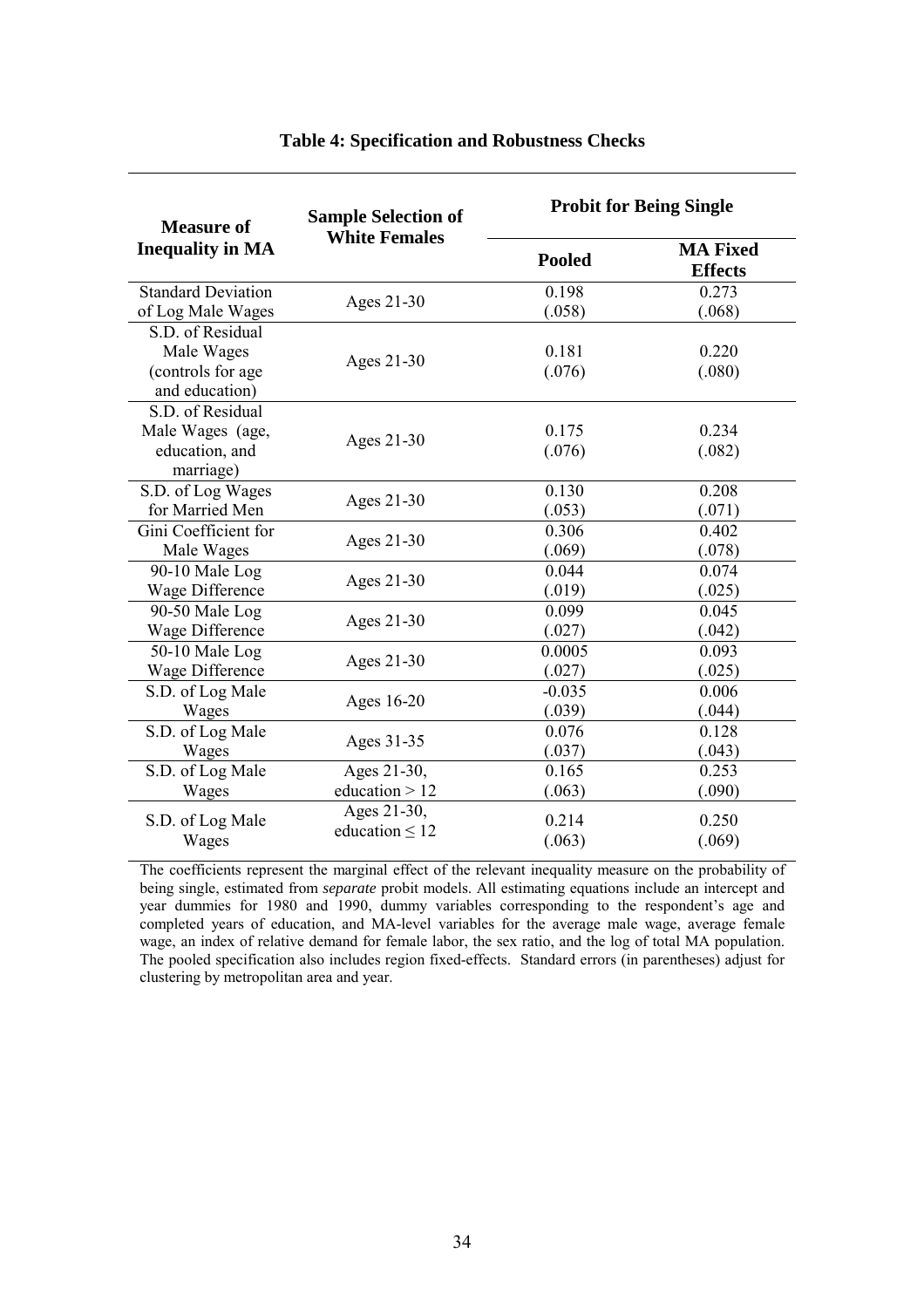|                                          | <b>Pooled</b>   |                                                    |                  | <b>MA-Fixed Effects</b>                     |
|------------------------------------------|-----------------|----------------------------------------------------|------------------|---------------------------------------------|
|                                          | <b>Probit</b>   | <b>Heckman</b><br><b>Selection</b><br><b>Model</b> | <b>Probit</b>    | Heckman<br><b>Selection</b><br><b>Model</b> |
|                                          |                 |                                                    | Age group: 26-35 |                                             |
| S.D. of Male Log Wages                   | 0.229<br>(.267) | 0.044<br>(.212)                                    | 0.880<br>(.495)  | 0.756<br>(.564)                             |
| Marginal Effect<br>of Probit coefficient | 0.091           | 0.011                                              | 0.351            | 0.300                                       |
| # Observations                           | 40,195          | 179,568                                            | 40,195           | 179,568                                     |
|                                          |                 |                                                    | Age group: 36-45 |                                             |
| S.D. of Male Log Wages                   | 0.731<br>(.285) | 0.731<br>(.290)                                    | 0.729<br>(0.430) | 0.724<br>(0.424)                            |
| Marginal Effect of Probit<br>Coefficient | 0.290           | 0.291                                              | 0.289            | 0.287                                       |
| # Observations                           | 35,560          | 140,921                                            | 35,560           | 140,921                                     |

## **Table 5: Inequality and Re-Marriage**

**Dependent Variable: =1 if single and divorced (or separated),** 

 **=0 if divorced and remarried** 

only women who have ever been divorced, while the Heckman specification includes all women. The first stage selection equation in the Heckman model is a probit on whether the woman ever experienced a divorce. All estimating equations include year dummies, dummy variables corresponding to the respondent's age and completed years of education, and MA-level variables for the average male wage, average female wage, an index of relative demand for male labor, the sex ratio, and the log of total MA population. Standard errors (in parentheses) adjust for clustering by metropolitan area and year.

Sample consists of white women from the 1970 and 1980 census years. The probit models include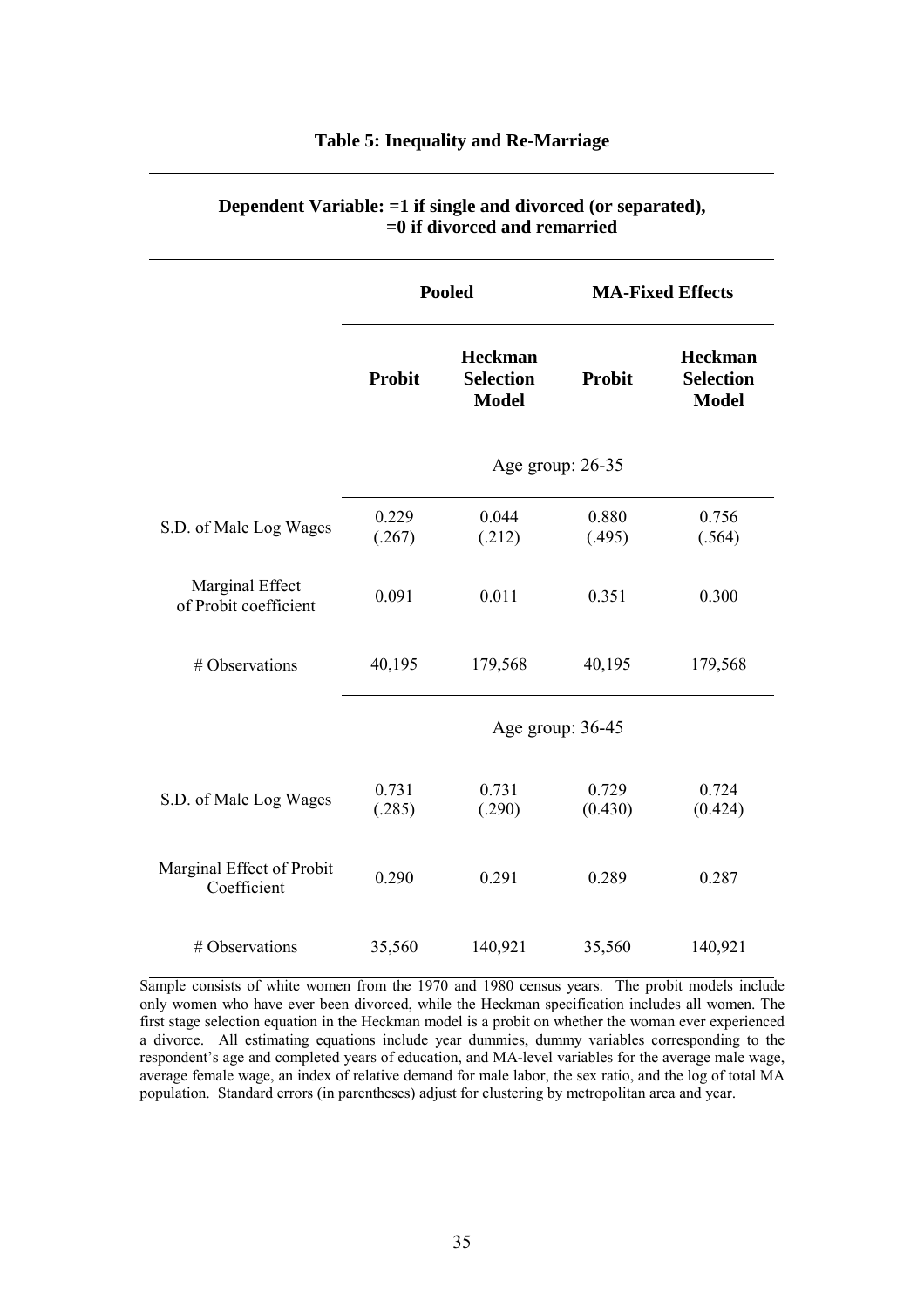|                                                           | Probit for the Woman Being Single                    |                                                                |                         |                                            |  |
|-----------------------------------------------------------|------------------------------------------------------|----------------------------------------------------------------|-------------------------|--------------------------------------------|--|
|                                                           |                                                      | Pooled Model                                                   |                         | <b>MA-Fixed Effects</b>                    |  |
| <b>Standard Deviation</b><br>of Female Log<br>Wages in MA | $-0.154$<br>(0.080)                                  | $-0.232$<br>(0.075)                                            | $-0.129$<br>(0.080)     | $-0.182$<br>(0.076)                        |  |
| <b>Standard Deviation</b><br>of Male Log Wages<br>in MA   |                                                      | 0.229<br>(0.076)                                               |                         | 0.257<br>(0.077)                           |  |
| Geographic Fixed<br>Effects<br>$-1$<br>$\sim$ $\sim$      | Regions<br>$\cdot$ $\cdot$ $\cdot$ $\cdot$<br>$\sim$ | Regions<br>$\sim$ $\sim$ $\sim$<br>$\sim$ $\sim$ $\sim$ $\sim$ | Metro Areas<br>$\cdots$ | Metro Areas<br>$\sim$ $\sim$ $\sim$ $\sim$ |  |

#### **Table 6: Effect of Female Inequality on Female Marital Status**

The coefficients represent the marginal effect of the relevant inequality measure on the probability of being single, estimated from *separate* probit models. All estimating equations include an intercept and year dummies for 1980 and 1990, dummy variables corresponding to the respondent's age and completed years of education, and MA-level variables for the average male wage, average female wage, an index of relative demand for female labor, the sex ratio, and the log of total MA population. Standard errors (in parentheses) adjust for clustering by metropolitan area and year.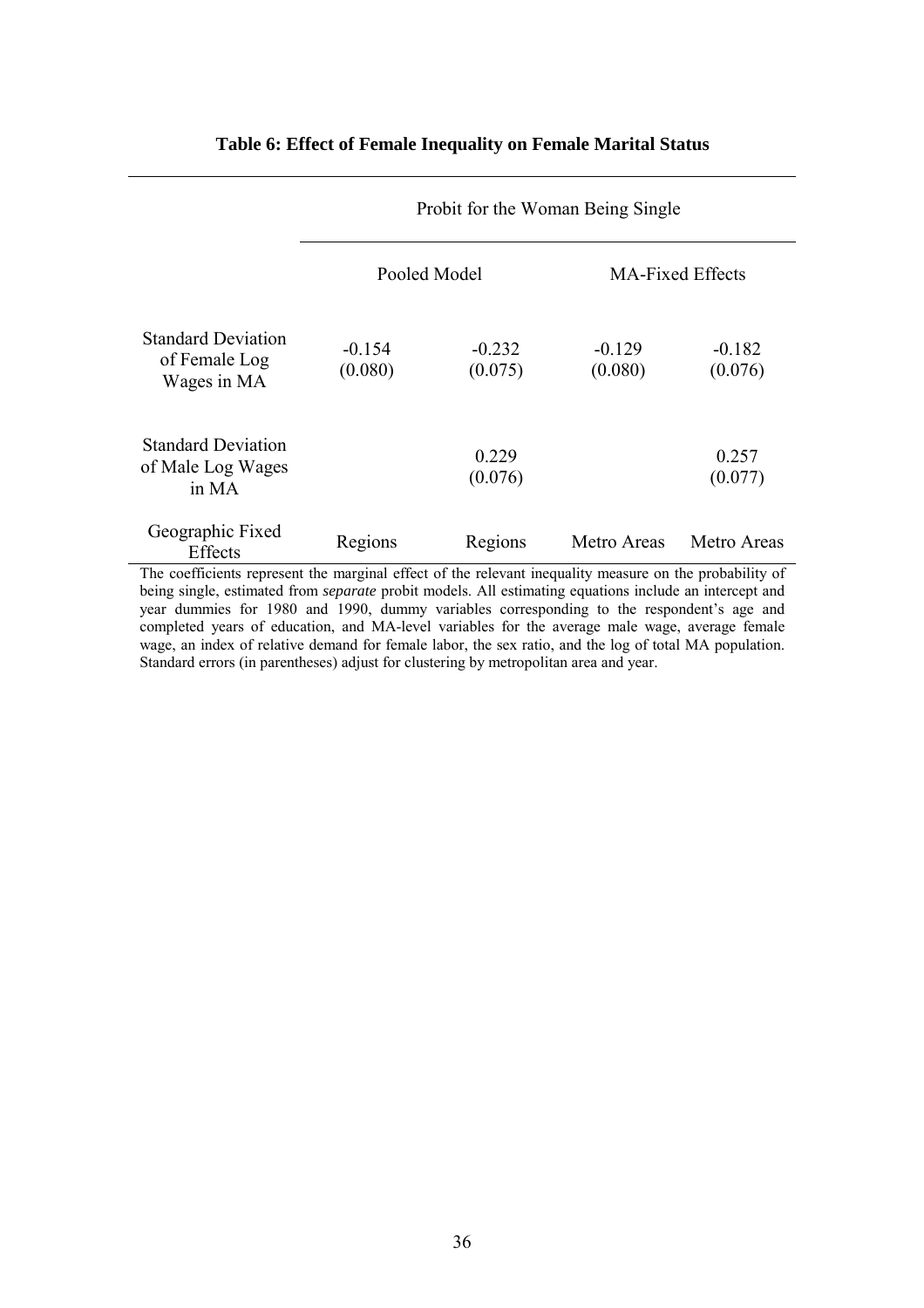|                                                                        | Probit for Working Full-Time |                    |                    |                      | Censored Regression (Tobit) for<br>Weeks Worked |                      |
|------------------------------------------------------------------------|------------------------------|--------------------|--------------------|----------------------|-------------------------------------------------|----------------------|
| Standard.<br>Deviation of<br>Female Residual<br>Wages in MA            | $-0.330$<br>(.086)           |                    | $-0.300$<br>(.081) | $-12.133$<br>(3.607) |                                                 | $-11.570$<br>(3.442) |
| <b>Standard</b><br>Deviation of Male<br>Residual Wages in<br><b>MA</b> |                              | $-0.212$<br>(.089) | $-0.158$<br>(.083) |                      | $-5.070$<br>(3.583)                             | $-2.966$<br>(3.445)  |
| Married Dummy                                                          | $-0.106$<br>(.006)           | $-0.106$<br>(.006) | $-0.106$<br>(.006) | $-4.510$<br>(0.253)  | $-4.510$<br>(0.253)                             | $-4.510$<br>(0.253)  |
| Number of<br>Children Born                                             | $-0.153$<br>(.003)           | $-0.153$<br>(.003) | $-0.153$<br>(.003) | $-6.156$<br>(0.149)  | $-6.157$<br>(0.149)                             | $-6.156$<br>(0.149)  |
| <b>MA Fixed Effects</b>                                                | Yes                          | Yes                | Yes                | Yes                  | Yes                                             | Yes                  |

#### **Table 7: Does Higher Inequality Make Women Work More?**

Sample includes white women ages 21-30. The coefficients for the probit models represent the marginal effect of the relevant inequality measure on the probability of being single, estimated from *separate* models. The coefficients in the tobit model represent the marginal effect of the relevant inequality measure on the latent index. All estimating equations include an intercept and year dummies for  $1980$  and  $1990$ , dummy variables corresponding to the respondent's age and completed years of education, and MA-level variables for the average male wage, average female wage, an index of relative demand for female labor, the sex ratio, and the log of total MA population. Standard errors (in parentheses) adjust for clustering by metropolitan area and year.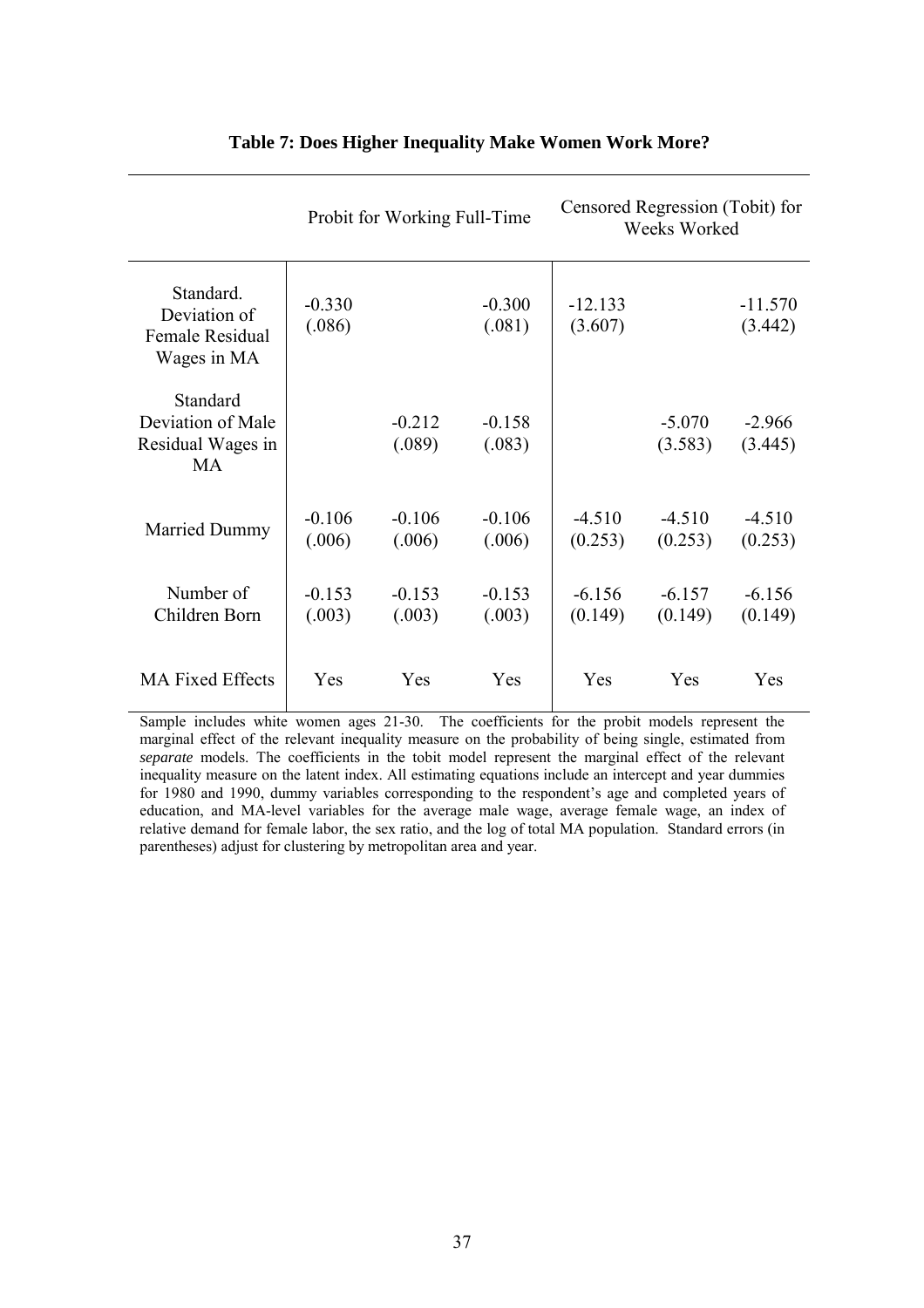|                                                                     | Probit for the Woman Being Single |                    |                 |                 |  |
|---------------------------------------------------------------------|-----------------------------------|--------------------|-----------------|-----------------|--|
| <b>Standard Deviation</b><br>of Male Log Wages<br>in Current State  | 0.726<br>(.171)                   | 0.680<br>(.160)    | 0.732<br>(.164) |                 |  |
| <b>Standard Deviation</b><br>of Male Log Wages<br>in State of Birth |                                   |                    |                 | 0.368<br>(.134) |  |
| Dummy for Current<br>State not equal to<br>State of Birth           |                                   | $-0.038$<br>(.005) |                 |                 |  |
| Current State of<br>Residence Fixed<br><b>Effects</b>               | Yes                               | Yes                | Yes             | Yes             |  |
| <b>State of Birth Fixed</b><br>Effects                              | N <sub>0</sub>                    | N <sub>0</sub>     | Yes             | Yes             |  |

#### **Table 8: Controlling for Women Moving Across States**

The coefficients represent the marginal effect of the relevant inequality measure on the probability of being single, estimated from *separate* probit models. All estimating equations include year dummies for 1980 and 1990, dummy variables corresponding to the respondent's age and completed years of education, and MA-level variables for the average male wage, average female wage, an index of relative demand for female labor, the sex ratio, and the log of total MA population. Standard errors (in parentheses) adjust for clustering by metropolitan area and year.